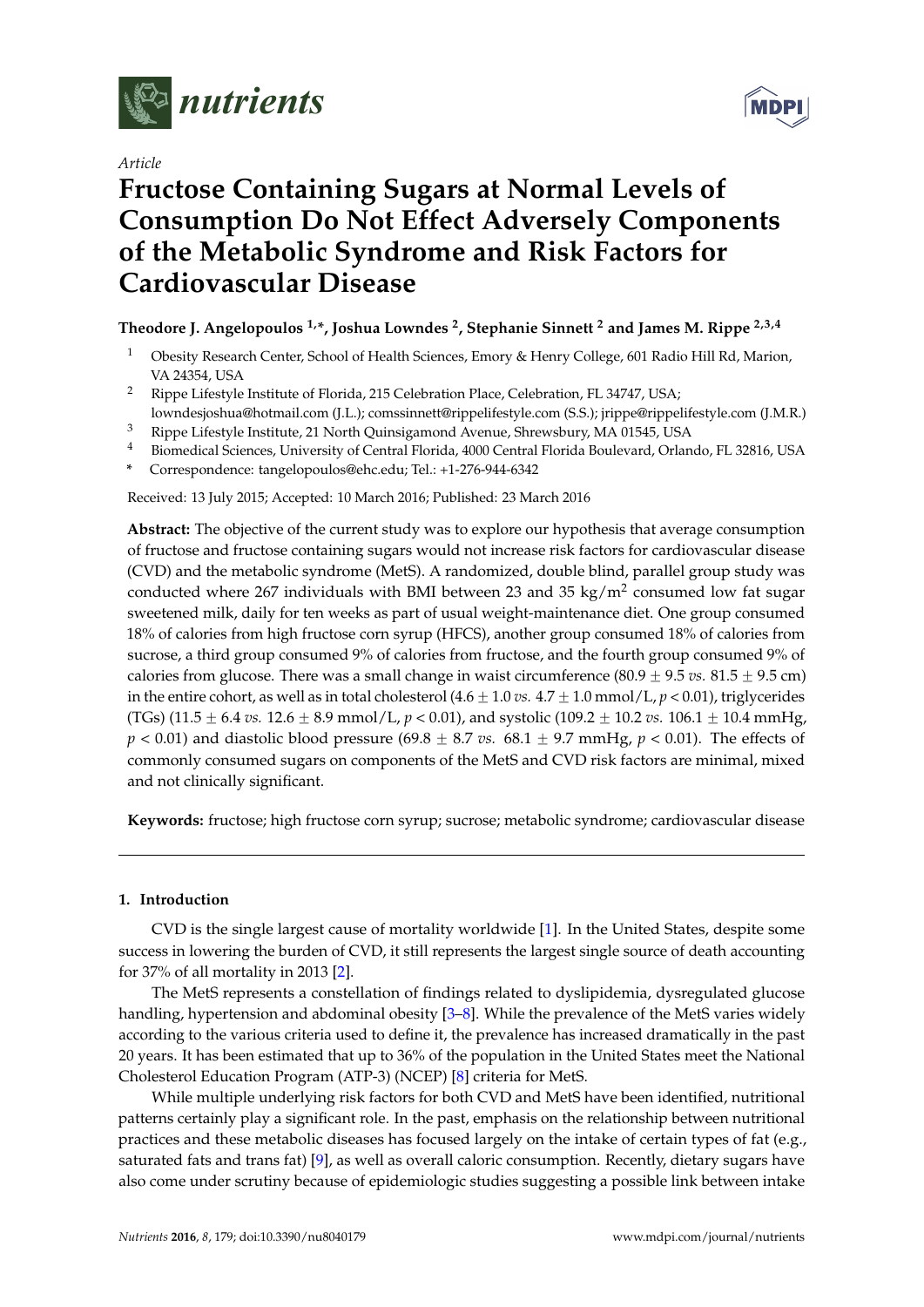of fructose containing sugars such as high fructose corn syrup (HFCS) and sucrose and risk factors for CVD [\[10–](#page-10-5)[13\]](#page-10-6) and components of the MetS [\[11](#page-10-7)[,14](#page-10-8)[,15\]](#page-10-9). These studies have focused largely on the relationship between fructose containing sugars and established risk factors for CVD and components of the MetS such as dyslipidemia, elevated blood pressure, obesity, abdominal fat and glucose [\[16–](#page-10-10)[21\]](#page-11-0).

Consumption of added sugars has increased somewhat in the United States since 1970. Between 1970 and 1984 energy intake and consumption of added sugars increased from approximately 325 kcals to approximately 350 kcal/day per person [\[22\]](#page-11-1). Between 2005 and 2010 the number of calories from added sugars declined to 326 kcals per person per day [\[23\]](#page-11-2). One-third of this decrease resulted from decreased sugar sweetened beverage (SSB) consumption.

Some but not all studies have linked excess sugar consumption to increases in risk factors for CVD and components of the MetS. For example, some studies have linked consumption of high levels of fructose containing sugars (levels greater than the 90th percentile population consumption) to dyslipidemias including increased LDL cholesterol (LDL), decreased LDL particle size, and increase in TGs [\[24](#page-11-3)[–27\]](#page-11-4). Some studies have linked excessive sugar consumption to increased blood pressure [\[28](#page-11-5)[–30\]](#page-11-6) and inflammation [\[31–](#page-11-7)[33\]](#page-11-8), although other trials in this area have been inconclusive [\[34\]](#page-11-9). Several studies comparing fructose to glucose consumption have reported increases in abdominal fat [\[35,](#page-11-10)[36\]](#page-11-11). The American Heart Association has recently summarized links between sugar consumption and risk of CVD and recommended that the average adult male not consume more than 150 kcal/day from all added sugars and that the average adult female not consume more than 100 kcal/day in added sugars [\[10\]](#page-10-5). These recommendations are currently exceeded by over 80% of the adult population in the United States.

Whether there is a unique link between fructose and metabolic diseases remains highly controversial. The current study was undertaken to see if consumption of fructose containing sugars at the average consumption levels in the United States (50th percentile population consumption levels for fructose based on data from Marriott *et al.*) [\[37\]](#page-11-12) resulted in increased risk factors for CVD and levels of MetS components. Three fructose containing sugars, namely fructose itself, sucrose, and high fructose corn syrup (HFCS) consumed at average consumption levels for fructose were delivered in 1% low-fat milk and compared to a control condition of glucose sweetened low-fat milk delivered at comparable caloric consumption levels. Based on previous work in our research laboratory and recently systematic reviews and meta-analyses by Chiavaroli *et al.* [\[38\]](#page-11-13) and Wang *et al.* [\[39\]](#page-12-0) we hypothesized that average consumption levels of these sugars would not adversely impact risk factors for CVD and MetS components and that there would be no significant differences between fructose containing sugars and glucose on these risk factors. To explore this hypothesis, we asked subjects to consume three different fructose containing sugars (HFCS, sucrose and fructose) at the 50th percentile population consumption level of fructose and compared their responses after 10 weeks of consumption to glucose consumption matched for calories with the fructose only arm.

#### **2. Experimental Section**

#### *2.1. Study Design and Participants*

This was a randomized, prospective, parallel group, double blind study to examine the effects of consuming 18% of calories from sucrose sweetened low-fat milk *versus* 18% of calories from HFCS sweetened low-fat milk *versus* 9% of calories from fructose sweetened low fat milk and 9% of calories from glucose sweetened low-fat milk. The higher percentage of calories from HFCS and sucrose was chosen to equilibrate the levels of fructose consumption at 9% of calories since these two sugars are combinations of fructose and glucose. HFCS-55, which was utilized, contained 55% fructose, 42% glucose and 3% glucose polymers. Sucrose contains 50% fructose and 50% glucose. Previous studies from our research laboratory demonstrated that these two sugars have equivalent effects on a variety of nutritional and metabolic parameters [\[40–](#page-12-1)[42\]](#page-12-2).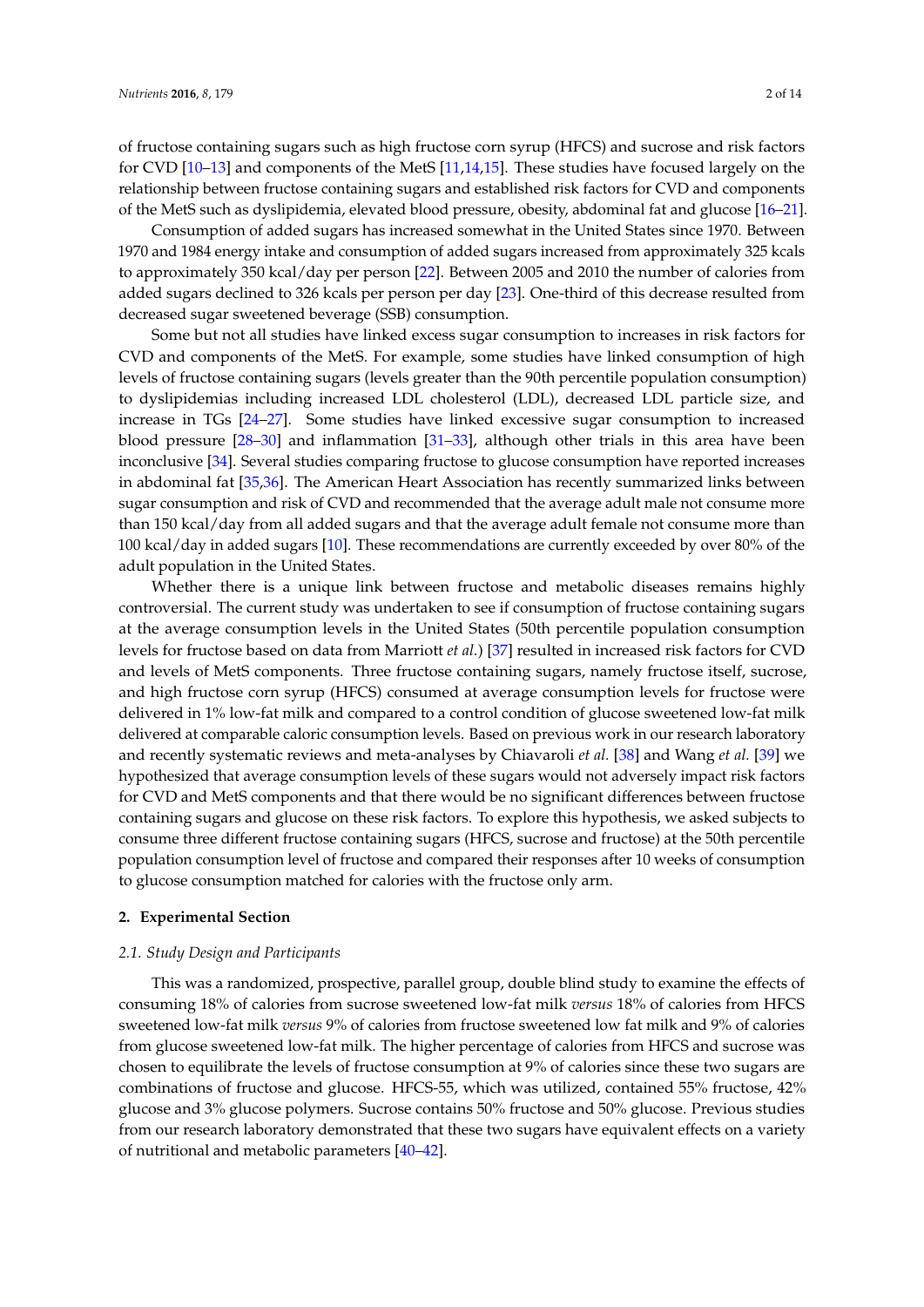The level of 9% of calories from glucose was chosen to equilibrate calories with the fructose condition. The low-fat sweetened milk was consumed as a component of a subject's usual diet. Low fat milk was chosen because of its relatively neutral pH. Previous studies conducted in our research laboratory and others have been criticized for utilizing carbonated soft drinks where a significant amount of inversion of sucrose can occur. Indeed, the process of sucrose inverting into glucose and fructose is well described and is affected by both temperature and pH [\[43\]](#page-12-3). One recent study exploring fructose levels showed that most of the sucrose had inverted prior to the start of the study and all of it had inverted by the end of the study. To minimize the prospect of inversion and ensure that we were actually studying HFCS *vs.* sucrose *vs.* fructose *vs.* glucose, our sugar sweetened milk samples were tested by a blinded, outside analytical laboratory (Archer Daniels Midland, Decatur, IL, USA). These studies showed that no significant inversion of the sucrose had occurred over the course of the study. In addition, the sweetened low fat milk containers were scrupulously kept in a refrigerated warehouse and refrigerated facilities at our research laboratory to prevent any issues related to temperature which might catalyze inversion.

A further consideration involved the fact that we were asking individuals to consume these sugar sweetened beverages for a period of ten weeks. We felt it was more ethically correct to have individuals consume these added levels of sugars in milk, which gave some nutritional benefits.

Three hundred and sixty-six (366) otherwise healthy, normal weight, overweight, and obese subjects (both men and women; 131 men and 235 women) between the ages of 20 and 60 years old with Body Mass Index (BMI) between 23 and 35 kg/ $m^2$  were recruited for the study. The recruitment and randomization schematic is depicted in Figure [1.](#page-3-0) Both staff members and subjects were blinded as to whether or not participants in the trial were consuming sucrose, HFCS, fructose or glucose sweetened milk. Staff members, however, were aware of whether the subjects were consuming 18% of calories from added sugar (either HFCS or sucrose in a blinded fashion) or 9% of calories from added sugar (either fructose or glucose) since this information was needed in order to prescribe the remainder of the diet. While they were blinded to the actual sweetener in the milk, subjects were nonetheless counseled in private counseling rooms in individual sessions to avoid the possibility of subjects discussing their nutritional intervention (e.g., sweetness of the milk, number of cartons prescribed, *etc.*) with individuals in other groups. The duration of the study was ten weeks for each participant and \$300 compensation was provided for those who completed the full ten weeks. The study was approved by the Western Institutional Review Board (Puyallup, WA, USA) and all subjects signed informed consent forms. The study was conducted at our two research facilities in Florida—one in Orlando, Florida and the other in Celebration, Florida. The study was performed in accordance with ethical standards laid down in the 1965 Declaration of Helsinki and its later amendments. This trial has been registered with the NIH Clinical Trial Registry: NCT01797042.

Individuals were excluded if they were currently enrolled in a commercial weight loss program or taking weight loss medication or supplements. Individuals could not have experienced a weight change greater than five pounds in the prior 30 days and could not be using tobacco products or have utilized such products within the past year. Individuals diagnosed with type 1 or type 2 diabetes, uncontrolled hypertension (ě140/90 mmHg) were also excluded. Individuals who had thyroid disease and either stopped taking medication or had a dosage change within the prior six months were excluded. Individuals with a history of major surgery within three months prior to enrollment or a history of heart problems (e.g., myocardial infarction, bypass surgery, *etc.*) within three months of enrollment were also excluded. Individuals with orthopedic limitations that would interfere with moderate, regular physical activity were excluded. Individuals with a history of a surgical procedure for weight loss or gastrointestinal disorders or diagnosed eating disorders, history or presence of cancer or congestive heart failure were also excluded. Any individual consuming  $\geq 14$  alcoholic drinks per week was excluded as were women who were pregnant, lactating or trying to become pregnant. Individuals with a known allergy to sucrose, HFCS, fructose or glucose or participation in another clinical trial within 30 days prior to enrollment as well as lactose intolerance or any other significant food allergy were also excluded.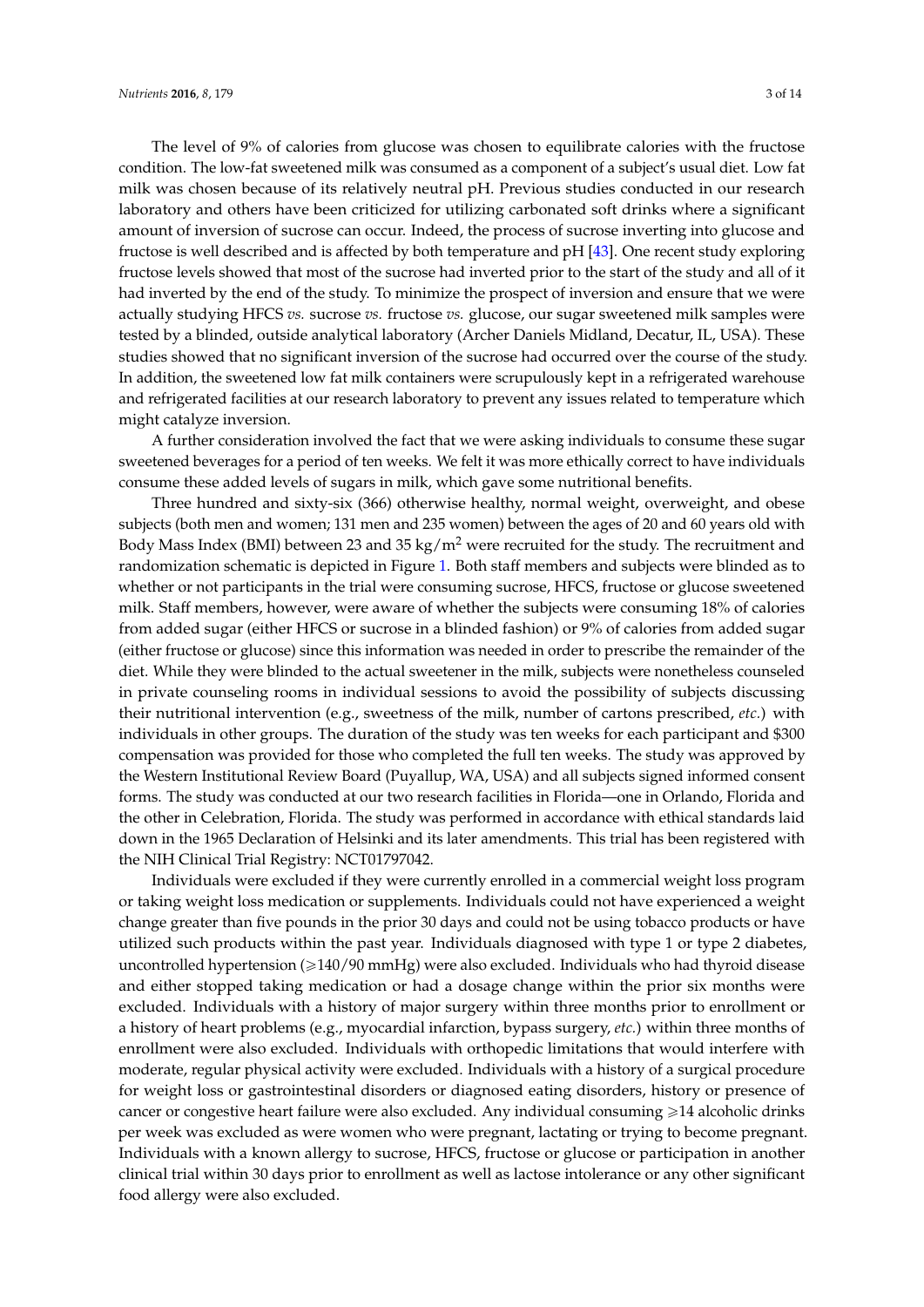<span id="page-3-0"></span>

**Figure 1.** Participant flow over the course of the ten‐week trial: 366 participants were randomly **Figure 1.** Participant flow over the course of the ten-week trial: 366 participants were randomly assigned to one of four groups, each required to consumed a lower sugarches milk in an analysis of  $\frac{1}{\sqrt{2}}$ assigned to one of four groups, each required to consumed a low-fat, sugar-sweetened milk in an amount that the added sugar contributed 9% (fructose and glucose) or  $18\%$  (sucrose and high fructose corn syrup (HFCS)) of the daily energy intake required for weight maintenance.

utilized to initially screen interested individuals over the phone to determine eligibility based on A standardized screening form listing the inclusion and exclusion criteria for the study was utilized to initially screen interested individuals over the phone to determine eligibility based on self-reported data. A phone script containing this information and the requirements for participation in the study was employed to ensure that screening occurred in a consistent manner. Self-reported data, including height and weight, were verified during the initial clinical visit. Fasting blood samples were obtained for lipids, insulin, glucose and C-reactive protein (CRP). Following the ten-week intervention  $\epsilon$  is the percent. The percent of percent. another fasting blood sample was also obtained. All cholesterol samples were sent to a certified research based laboratory (Clinical Pathology Laboratory, Orlando, FL, USA) with error rates less than Blood Pressure was measured prior to a blood sample being obtained using a standard Serum one percent.

Measurements for components of the Metabolic Syndrome were taken in the morning in a fasted state using standard procedures both before and after the ten week intervention. Resting Blood Pressure was measured prior to a blood sample being obtained using a standard Serum Separation Tube (Becton, Dickinson and Company, Franklin Lakes, NJ, USA). In addition to components of the Metabolic Syndrome (glucose, triglycerides and HDL), the serum was also used for the measurement of total cholesterol, LDL and C-reactive protein (CRP).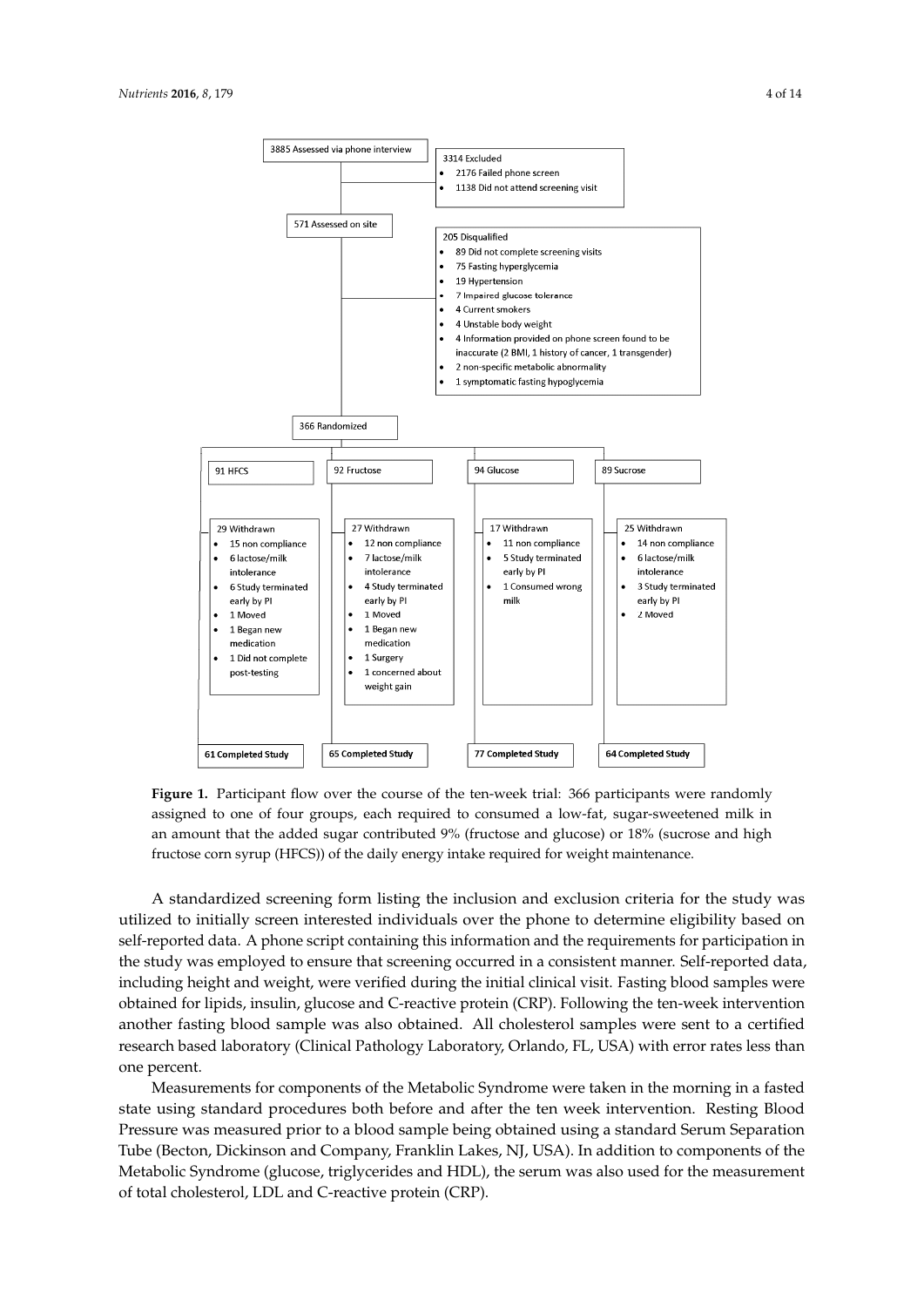#### *2.2. Dietary Plans*

During the second screening visit prior to the intervention, research dietitians assessed baseline participant dietary intake analyzing a completed three-day food record using the Nutrient Data System Research (NDS-R) software (University of Minnesota, Minneapolis, MN, USA). Following the ten-week intervention a repeat three-day food record was obtained and analyzed.

Following the completion of the two qualifying visits, individuals were randomly divided into four groups.

Group 1: Sucrose sweetened milk so that the sucrose provided 18% of the calories required for weight-maintenance (50th percentile of population consumption of fructose)

Group 2: Fructose sweetened milk so that fructose provided 9% of calories required for weight-maintenance (50th percentile of population consumption of fructose)

Group 3: HFCS sweetened milk so that the HFCS provided 18% of calories required for weight-maintenance (50th percentile of population consumption of fructose)

Group 4: Glucose sweetened milk so that glucose provided 9% of the calories required for weight-maintenance (control condition)

All sweeteners were supplied in 1% low-fat milk (Tetra-Pak, Denton, TX, USA). The caloric targets for weight-maintenance were estimated using the Mifflin-St. Jeor equation for REE (Resting Energy Expenditure) with activity factor.

Research dietitians prescribed the sweetened products on a weekly basis in amounts appropriate for each participant's calorie intake level. The milk was provided in 8-ounce containers with either 15 g of added sugar (fructose or glucose condition) or 30 g of sugar (HFCS or sucrose conditions). Subjects consumed between 2 and 6.5 cartons/day depending on their calorie intake level. Subjects were allowed to drink their allotted quantity of milk at whatever times of day fit most conveniently into their daily life. Participants were also given specific limitations on the ways in which the milk could not be used. They were instructed not to cook with it or heat it (e.g., adding to dry oatmeal prior to cooking), to not use it to make yogurt, and to not add any ingredients that might influence how the sugar is metabolized (e.g., cocoa).

Counseling sessions were given to all subjects by registered dietitians at the time of initiation and weekly thereafter. Diet checklists were used by subjects to monitor appropriate consumption of food and beverage each day. The weekly dietary checklists were reviewed by dietitians at each counseling session. The subjects were encouraged to discuss challenges and compliance was emphasized.

# *2.3. Statistical Analysis*

Power calculations were performed to account for a dropout rate of 33%. The requirement of sample size was determined by performing power calculations on TGs—the most variable of the measures included in the study. The observed dropout rate of 27% is consistent with what we have experienced in previous, similar studies.

Data were checked for normalcy and analyzed using a 2 (time)  $\times$  4 (group)  $\times$  2 (gender) analysis of variance with repeated measures. Only data on those subjects who completed the intervention were included in the analyses. Significant time by group assignment interactions were probed by assessing the within subject change for each of the four groups independently. In addition, changes over the course of ten weeks (Week 10 minus baseline) were calculated and between group differences assessed by one way ANOVA. Values presented are means  $\pm$  standard deviations (S.D.). For analyses the alpha was set at 0.05. All data were analyzed using SPSS Advanced Statistics V18 (Chicago, IL, USA).

# **3. Results**

#### *3.1. Baseline Subject Characteristics*

Of the 366 subjects who started the study, a total of 267 completed the 10-week trial (27% drop out) (see Figure [1\)](#page-3-0). Individuals dropped out for a variety of reasons including moving away from the area, dissatisfaction with the protocol, were lost to follow up or were withdrawn from the protocol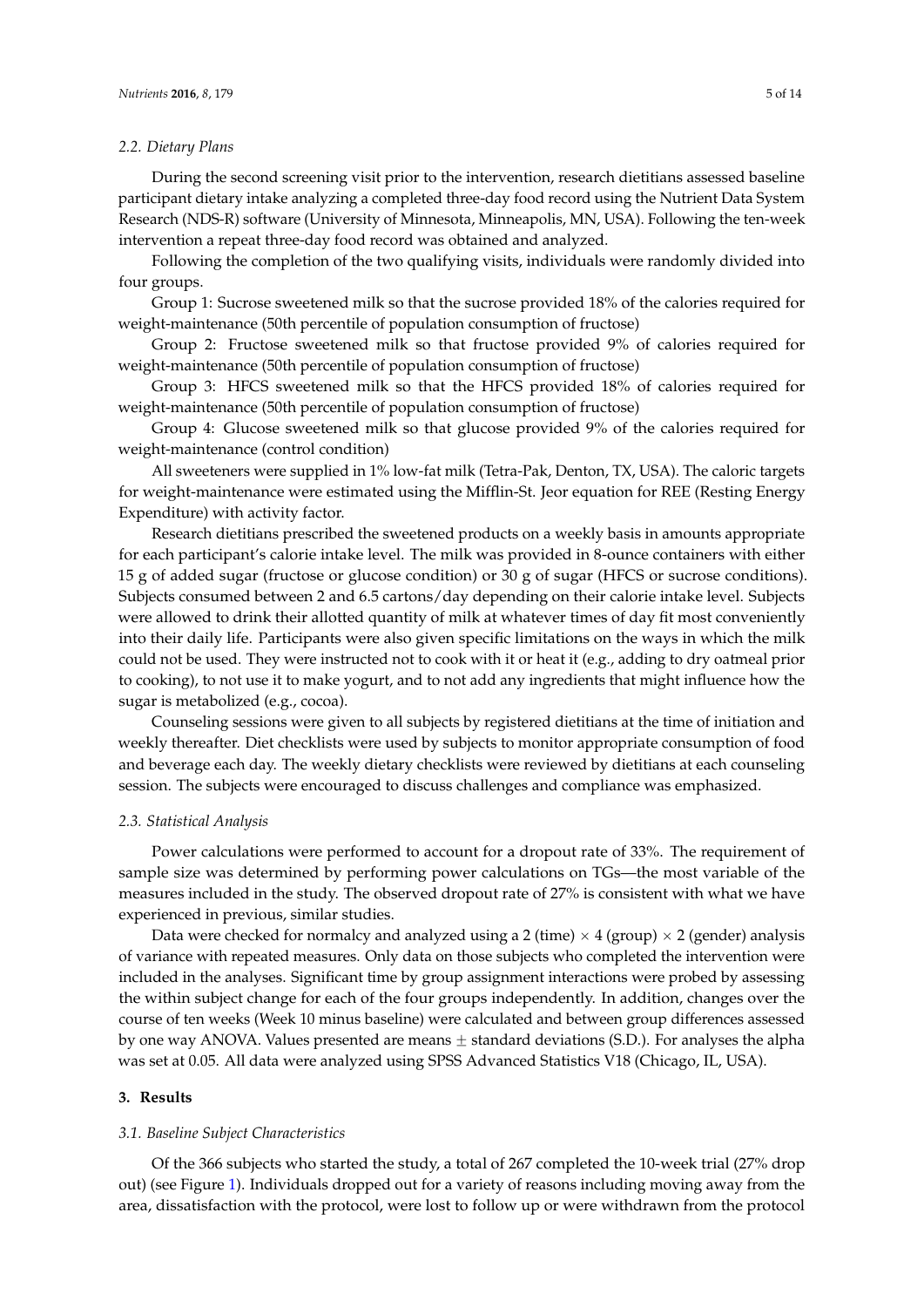by investigators for failure to comply with aspects of the protocol including consuming the required number of milk servings. Those individuals who dropped out or were withdrawn were not different in any clinical parameter from those who completed the trial. Only data from the 267 individuals who finished the trial are included in this report. Of the 267 participants who completed the study, 96 were males and 171 were females. Subjects were on average 37.7 + 12.1 years old and had a BMI slightly above the healthy weight range (average BMI =  $26.3 + 3.3$  kg/m<sup>2</sup>). There were no significant clinical differences amongst individuals at baseline in any of the four groups. Data on the 267 individuals who finished the trial are presented in Table [1.](#page-5-0)

<span id="page-5-0"></span>**Table 1.** Changes in weight and dietary intake during ten weeks of daily consumption on each of 4 different types of sugar.

|                           |          | <b>HFCS</b>      | Fructose                                    | Glucose                   | <b>Sucrose</b>     | All                 |
|---------------------------|----------|------------------|---------------------------------------------|---------------------------|--------------------|---------------------|
| Age (Years)               | Baseline | $36.32 + 10.72$  | $38.65 + 12.19$                             | $36.10 + 12.06$           | $39.83 + 13.19$    | $37.66 + 12.11$     |
| Weight (Lbs)              | Baseline | $162.09 + 26.12$ | $166.61 + 30.90$                            | $159.13 + 24.88$          | $161.66 + 27.26$   | $162.28 + 27.28$    |
|                           | Week 10  | $164.05 + 27.28$ | $168.15 + 32.52$                            | $160.44 + 24.81$          | $164.66 + 27.99$   | $164.15 + 28.14$ ** |
| Energy Intake (Kcal)      | Baseline | $1929.4 + 733.7$ | $2065.8 + 722.9$                            | $1978.6 + 644.3$          | $2069.5 + 711.6$   | $2011.8 + 708.2$    |
|                           | Week 10  | $2390.1 + 700.7$ | $2195.4 + 581.7$                            | $2182.2 \pm 636.6$        | $2277.5 \pm 668.8$ | $2254.6 + 647.6$ ** |
| Calories from Fat (%)     | Baseline | $32.6 + 7.5$     | $33.4 + 12.4$                               | $33.7 + 7.4$              | $33.7 + 6.5$       | $33.7 + 8.7$        |
|                           | Week 10  | $26.0 + 5.5$     | $28.1 + 5.8$                                | $28.6 + 6.0$              | $25.2 + 5.3$       | $27.1 + 5.8$ **     |
| Calories from             | Baseline | $47.8 + 9.7$     | $51.0 + 13.5$                               | $47.8 + 10.0$             | $48.2 + 7.9$       | $48.7 + 10.5$       |
| Carbohydrate (%)          | Week 10  | $55.3 \pm 6.6$   | $52.3 + 7.2$ <sup>+\\ine{\mathbf{1}}}</sup> | $51.7 + 7.9$ <sup>+</sup> | $57.1 + 5.7$       | $54.0 + 7.3$ **     |
| Calories from Protein (%) | Baseline | $18.6 + 6.8$     | $18.3 + 5.5$                                | $17.4 + 5.1$              | $17.0 + 4.8$       | $17.8 + 5.5$        |
|                           | Week 10  | $18.3 + 4.0$     | $18.9 + 3.4$                                | $19.3 + 4.5$              | $16.9 + 2.7$       | $18.4 + 3.8$        |

Note: HFCS—High fructose corn syrup, %—energy intake from the macronutrient as a percentage of total energy intake. All Groups consumed sugar sweetened, low-fat milk in amounts that the added sugar contributed 9% (fructose and glucose groups) or 18% (sucrose and HFCS groups) of the calories required for the participant to maintain weight. \*\* Significant difference pre *vs.* post in the entire study population *p* < 0.001; † Change significantly different than group HFCS *p* < 0.01; ¥ Change from baseline significantly different than group Sucrose *p* < 0.01.

# *3.2. Dietary Intake*

Compliance with consumption of the sweetened milk in all groups was very high with >95% of prescribed servings consumed over the ten week intervention. Compliance was measured using daily food checklists that were reviewed on a weekly basis with each subject by a research nutritionist. Energy intake increased in the entire cohort  $(p < 0.001)$ , although consistently among the groups (interaction *p* > 0.05) Fat intake as a percentage of total calories decreased over the ten-week intervention in the entire cohort and comparably among all four groups (time  $p < 0.001$ , interaction  $p > 0.05$ ). Percent calories from carbohydrate intake increased overall in the entire cohort (*p* < 0.001). Increases in the HFCS were greater than those in the fructose and glucose groups, and increases in the Sucrose group were greater than those in the fructose group alone  $(p < 0.05$  for all comparisons). These differences between the HFCS and sucrose groups compared to the glucose and fructose groups were not surprising given that these two groups were consuming twice as many kcal/day from added sugar. Protein intake did not change over the course of the ten-week intervention and was not different among the four groups (Table [1\)](#page-5-0).

Total sugars increased from baseline to week ten in all groups  $(103.3 \pm 52.7 \text{ g} \text{ vs. } 183.2 \pm 59.2 \text{ g})$  $p < 0.001$ ) and rose more in the HFCS (90.7  $\pm$  56.0 g *vs.* 203.0  $\pm$  56.9 g) and sucrose group (102.6  $\pm$  49.2 g *vs.* 203.4  $\pm$  53.7 g) than compared to the glucose (104.2  $\pm$  43.3 g *vs.* 160.7  $\pm$  51.2 g) and fructose  $(113.8 \pm 50.9 \text{ g} \text{ vs. } 171.6 \pm 63.6 \text{ g}) \text{ groups } (p < 0.001).$ 

#### *3.3. Components of the Metabolic Syndrome*

There were increases in waist circumference  $(80.9 \pm 9.5 \text{ cm } v_s$ .  $81.5 \pm 9.5 \text{ cm}$ ,  $p < 0.001$ ) and TGs (11.5  $\pm$  6.4 *vs.* 12.6  $\pm$  8.9 mmol/L,  $p < 0.01$ ) in the entire pooled cohort of 267 participants. The increase in TGs was gender dependent with an increase only being observed in men  $(12.7 \pm 7.6)$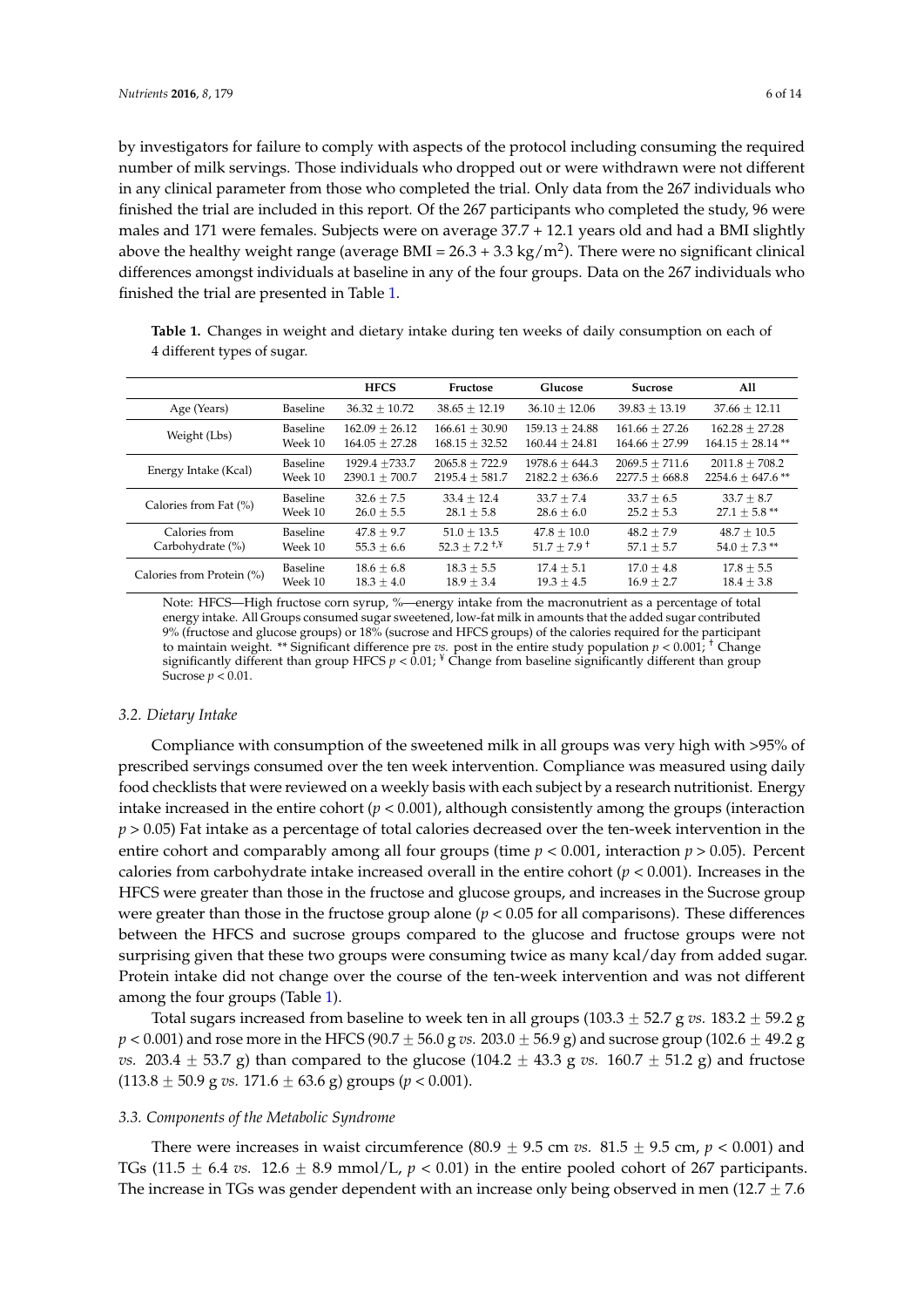*vs.*  $15.0 \pm 12.5$  mmol/L,  $p < 0.05$ ), but not in females  $(10.8 \pm 5.4$  *vs.*  $11.3 \pm 5.7$  mmol/L,  $p > 0.05$ ). The increase in TG was also greater in the HFCS group than in the glucose group although the large Systematic error of measurement (SEM) for the HFCS group makes this result questionable. In contrast both systolic blood pressure (SBP) and diastolic blood pressure (DBP) were lower at week ten than at baseline in this pooled cohort (*p* < 0.001), while there were no changes in High Density Lipoprotein (HDL) or fasting glucose. None of the small changes observed were considered clinically significant. Other than TGs, no other components of the MetS were influenced by the type of sugars consumed or by gender (Table [2\)](#page-6-0).

<span id="page-6-0"></span>**Table 2.** The effect of ten weeks of daily consumption on each of 4 different types of sugar on diagnostic criteria for the Metabolic Syndrome.

|                          |                 | <b>HFCS</b>                    | Fructose           | Glucose          | <b>Sucrose</b>    | All                 |
|--------------------------|-----------------|--------------------------------|--------------------|------------------|-------------------|---------------------|
| Waist circumference (cm) | Baseline        | $80.51 + 9.29$                 | $82.06 + 10.43$    | $79.72 + 8.47$   | $81.45 + 9.73$    | $80.88 + 9.45$      |
|                          | Week 10         | $81.31 + 8.89$                 | $82.61 + 10.97$    | $79.84 \pm 8.47$ | $82.38 + 9.43$    | $81.45 + 9.46$ **   |
| $SBP$ (mmHg)             | <b>Baseline</b> | $108.61 \pm 9.70$              | $107.71 \pm 10.51$ | $109.17 + 10.09$ | $111.14 + 10.28$  | $109.16 + 10.17$    |
|                          | Week 10         | $107.57 + 11.29$               | $105.49 + 9.97$    | $104.60 + 9.78$  | $107.25 + 10.55$  | $106.13 + 10.39$ ** |
| $DBP$ (mmHg)             | Baseline        | $69.48 + 9.71$                 | $69.68 + 8.83$     | $68.96 + 8.33$   | $71.14 \pm 8.02$  | $69.78 + 8.71$      |
|                          | Week 10         | $68.90 + 10.78$                | $67.82 + 8.91$     | $66.12 + 9.35$   | $69.81 + 9.48$    | $68.05 + 9.68*$     |
| Triglycerides (mg/dL)    | <b>Baseline</b> | $98.20 \pm 52.46$              | $104.29 + 68.24$   | $100.28 + 56.19$ | $103.54 + 47.56$  | $101.56 + 56.47$    |
|                          | Week 10         | $129.03 + 120.49$ <sup>+</sup> | $106.86 \pm 66.13$ | $99.86 + 57.21$  | $114.21 + 60.43$  | $111.70 + 79.14*$   |
| $HDL$ (mg/dL)            | Baseline        | $53.52 + 13.07$                | $51.45 + 12.97$    | $52.92 + 13.06$  | $52.11 \pm 12.11$ | $52.51 \pm 12.77$   |
|                          | Week 10         | $53.08 + 12.91$                | $51.42 + 12.75$    | $52.33 + 12.91$  | $52.67 + 12.40$   | $52.36 \pm 12.93$   |
| Glucose $(mg/dL)$        | Baseline        | $89.43 + 6.54$                 | $90.48 + 7.07$     | $90.66 + 6.18$   | $89.27 + 6.27$    | $90.00 + 6.50$      |
|                          | Week 10         | $88.41 \pm 8.24$               | $91.65 + 9.25$     | $91.03 + 6.69$   | $91.38 + 7.09$    | $90.66 \pm 7.89$    |

Note: HFCS—High fructose corn syrup, SBP—Systolic Blood Pressure, DBP—Diastolic Blood Pressure, HDL—High Density Lipoprotein. All Groups consumed sugar sweetened, low-fat milk in amounts that the added sugar contributed 9% (fructose and glucose groups) or 18% (sucrose and HFCS groups) of the calories required for the participant to maintain weight. \* Significant difference pre *vs.* post in the entire study population  $p < 0.01$ ; \*\*  $p < 0.001$ ; <sup>+</sup> Change from baseline significantly different than group Glucose  $p < 0.05$ .

# *3.4. Cardiovascular Disease Risk Factors*

There were small increases in the entire cohort in BMI (26.2  $\pm$  3.2 *vs.* 26.5  $\pm$  3.4, *p* < 0.001) and for total cholesterol (4.6  $\pm$  1.0 *vs.* 4.7  $\pm$  1.0 mmol/L,  $p < 0.01$ ). However, the type of sugars consumed did not influence these changes (interaction  $p > 0.05$ ). Furthermore, there were no changes in LDL or CRP (Table [3\)](#page-6-1). Gender did not affect any CVD risk factor (*p* > 0.05).

<span id="page-6-1"></span>**Table 3.** The effect of ten weeks of daily consumption on each of 4 different types of sugar on non-ATPIII Cardiovascular Risk Factor.

|                           |          | <b>HFCS</b>      | Fructose         | Glucose          | <b>Sucrose</b>   | All                  |
|---------------------------|----------|------------------|------------------|------------------|------------------|----------------------|
| BMI $(kg/M^2)$            | Baseline | $26.26 + 3.16$   | $26.52 + 3.33$   | $25.66 + 3.14$   | $26.75 + 3.51$   | $26.27 + 3.29$       |
|                           | Week 10  | $26.58 + 3.32$   | $26.75 + 3.52$   | $25.88 + 3.17$   | $27.24 + 3.62$   | $26.58 \pm 3.42$ **  |
| Total Cholesterol (mg/dL) | Baseline | $175.33 + 41.67$ | $181.26 + 40.84$ | $176.28 + 39.35$ | $176.75 + 36.43$ | $177.39 + 39.44$     |
|                           | Week 10  | $179.98 + 41.96$ | $180.72 + 35.53$ | $176.16 + 42.30$ | $184.33 + 39.96$ | $180.10 \pm 39.98$ * |
| $LDL$ (mg/dL)             | Baseline | $100.52 + 35.18$ | $109.20 + 34.74$ | $103.37 + 34.31$ | $103.92 + 32.80$ | $104.27 + 34.20$     |
|                           | Week 10  | $101.13 + 33.37$ | $107.97 + 30.86$ | $103.84 + 36.68$ | $108.78 + 36.85$ | $105.41 + 34.58$     |
| $CRP$ (mg/L)              | Baseline | $1.92 + 2.10$    | $1.74 + 1.74$    | $1.21 + 1.43$    | $1.74 + 1.78$    | $1.63 + 1.77$        |
|                           | Week 10  | $1.86 + 2.13$    | $2.16 + 2.09$    | $1.38 + 1.70$    | $1.71 + 1.80$    | $1.76 + 1.94$        |

Note: HFCS—High fructose corn syrup, LDL—Low Density Lipoprotein, CRP—C Reactive Protein. All Groups consumed sugar sweetened, low-fat milk in amounts that the added sugar contributed 9% (fructose and glucose groups) or 18% (sucrose and HFCS groups) of the calories required for the participant to maintain weight. \* Significant difference pre *vs.* post in the entire study population  $p < 0.01$ ; \*\*  $p < 0.001$ .

#### **4. Discussion**

The results of this study confirmed our hypothesis that while some changes occurred as a result of consuming sugar-sweetened milk, consumption of fructose and other fructose containing sugars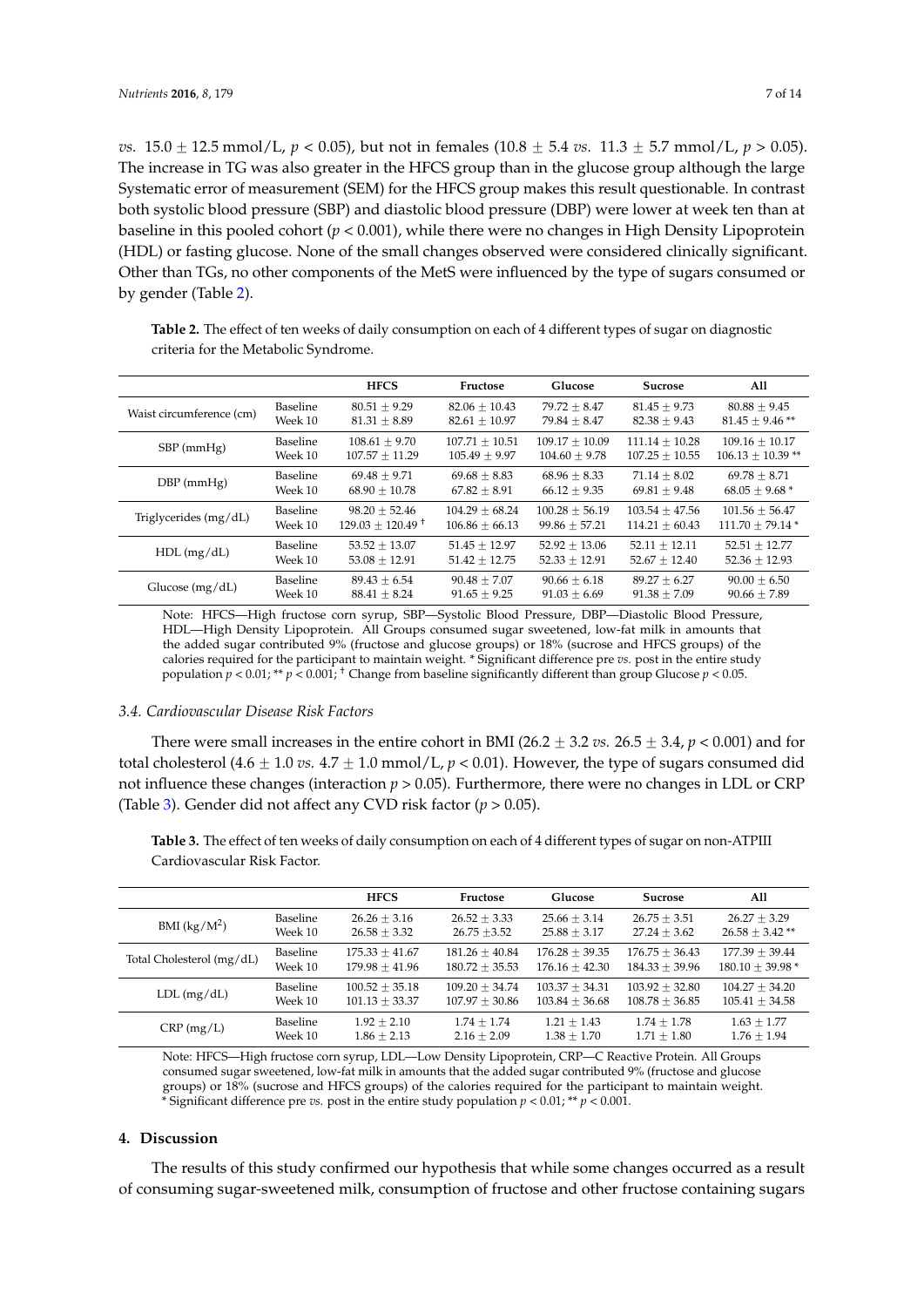produced largely similar effects on MetS components or risk factors for CVD compared to consuming glucose when the sugars were consumed over a ten week time period at average consumption levels (50th percentile population consumption level for fructose) Furthermore, when consumed as a part of a normal diet at typical levels, the effects of these sugars on risk factors for CVD and MetS components are small and mixed and do not carry clinical significance.

The effects of sugars on lipids have been the subject of multiple research trials [\[24–](#page-11-3)[27,](#page-11-4)[44](#page-12-4)[–50\]](#page-12-5). These studies have typically employed levels of sugars above the 90th percentile of population consumption levels. Numerous studies have demonstrated that when carbohydrates replace fat, plasma TGs levels may increase, along with a decrease in HDL cholesterol. The type of carbohydrate appears, however, to play a significant role in generation of increased TGs. In diets that are high in sugar (>20% of energy), elevations in TGs may occur [\[47](#page-12-6)[,49\]](#page-12-7). These increases appear to be more marked in men than women and also in individuals with the metabolic syndrome or those living a sedentary lifestyle.

Particular concerns have been raised that the fructose moiety in sucrose or HFCS may be particularly prone to contribute to elevated TGs levels because of differences in metabolism between fructose and glucose in the liver. It has been argued that these differences may result in hepatic TGs synthesis as well as *de novo* lipogenesis in the liver and reduced peripheral TGs clearance [\[47,](#page-12-6)[48\]](#page-12-8). In the current study there were slight increases in triglycerides, (pre =  $101.5 \pm 56.4$  mg/dL; post = 111.7  $\pm$  79.1 mg/dL;  $p = 0.02$ ). Further, changes in triglycerides following the 10 weeks intervention were greater in the HFCS compared to glucose group. This finding remains unexplained. It may be a result of the increased consumption of sugars in the HFCS group, although the sucrose group consumed a comparable amount and did not have increases in TGs. Nonetheless, simple sugars have been found to increase TGs and this may play a role in the difference between the pre and post HFCS group and the glucose group.

It should be pointed out, however, that all of these TGs levels were well within the normal population range and that none of these values was clinically significant. Furthermore, the issue of whether or not increases in TGs related to fructose containing sugars *per se* or increases in total energy must be taken into consideration. Chiavaroli *et al.* showed that when fructose was substituted isocalorically for other carbohydrates it did not have an impact on fasting TGs [\[38\]](#page-11-13). Wang *et al.* reported that when fructose was substituted isocalorically for other carbohydrates it had no differential effect or adverse effect on post-prandial TGs [\[39\]](#page-12-0). In the current study, energy intake increased over 200 kcal/day during pre-to-post measurements and weight increased by an average of approximately two pounds comparing pre-to-post measurements. Thus, the slight increases in TGs are more likely attributable to increased energy consumption or weight gain rather than any effect of fructose containing sugars *per se*. Furthermore, there were no differences in these parameters when comparing fructose containing sugars to glucose (interaction > 0.05). Furthermore, increases in TGs when comparing HFSC and sucrose to either glucose or fructose may have been the result of increased sugars consumption from the former two groups given that these groups had to consume twice as much sugar as the latter two groups in order to equilibrate the fructose level at 9%. The average BMI of our population was  $26.27 \pm 3.29$ , suggesting that these individuals on average were overweight and might be more prone to increased TGs in response to levels of added sugars employed in this research protocol. Thus, the findings from our study support the systematic reviews of Chiavaroli *et al.* [\[38\]](#page-11-13), Wang *et al.* [\[39\]](#page-12-0) and Sievenpiper *et al.* [\[51\]](#page-12-9).

It should be pointed out, however, that both the pre and post levels were well within normal population standards. While there was a small increase in LDL when comparing the fructose containing sugars to glucose control condition nor were there any significant decreases in HDL when comparing the fructose containing sugars to glucose.

Furthermore, both the LDL and HDL levels were well within population norms. Thus, attributing any significant change in LDL or HDL to fructose containing sugars is not supported by our data.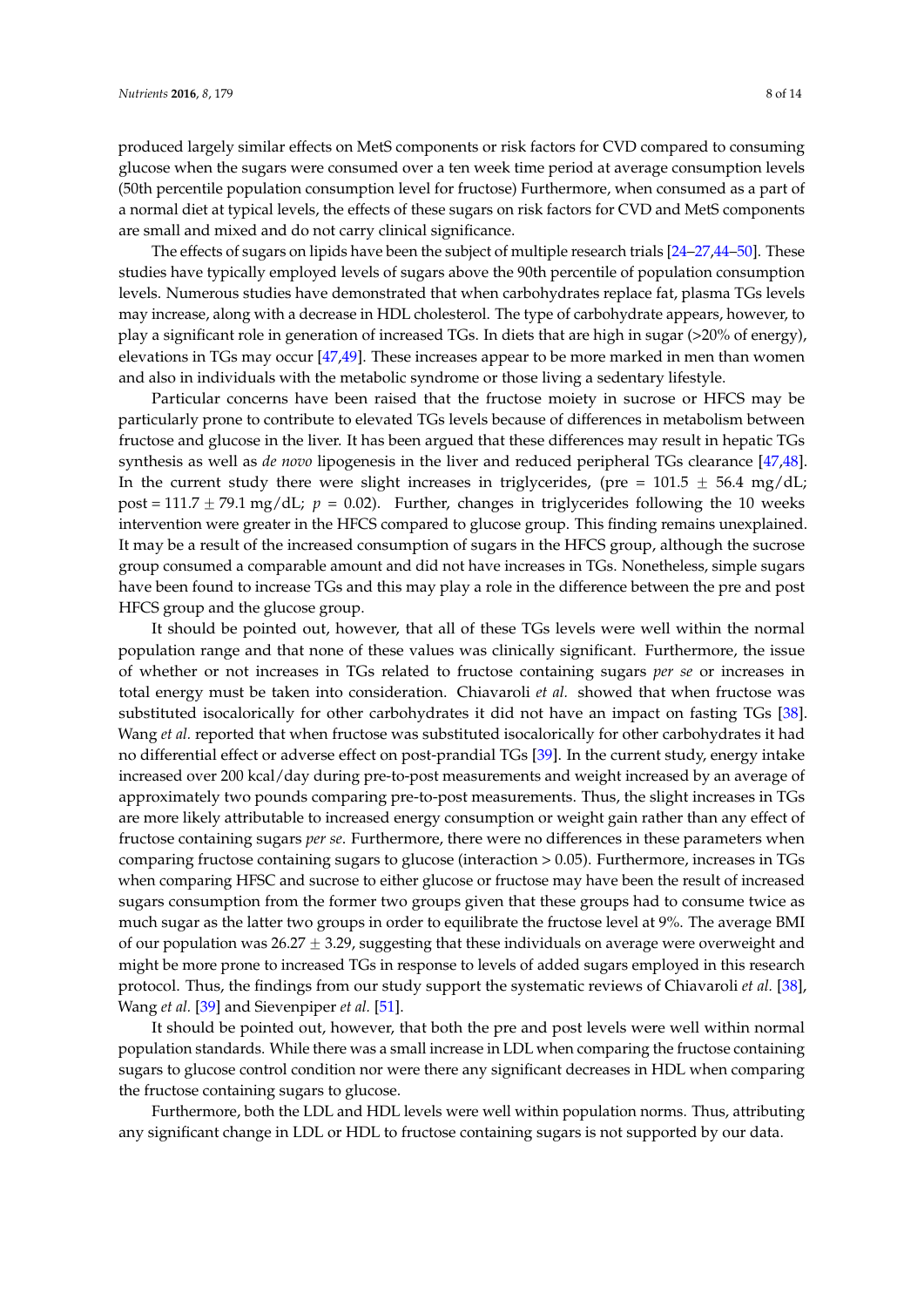Differences between our data and those of previous investigators may be due to differences in dosage level of fructose containing sugars, different types of sugar studied (*i.e.*, HFCS and sucrose *versus* fructose in previous studies) [\[33](#page-11-8)[,36\]](#page-11-11) or the population studied.

In particular, previous studies which showed increases in LDL often utilized dosages of fructose containing sugars at the 90th percentile population level or above or used pure fructose which is not consumed at any appreciable degree within the normal human diet. These issues have been the subject of several recent reviews [\[52](#page-12-10)[,53\]](#page-12-11). Furthermore, studies utilizing pure fructose often employ very high doses of 25% kcal/day or higher which is greater than the 95% percentile population consumption of all fructose containing sugars in the normal human diet [\[35](#page-11-10)[,36\]](#page-11-11).

The slight increases in waist circumference and TGs would appear to be a result of the average two-pound weight gain that occurred in this cohort. While we attempted to create an environment where the added sugars would not create weight gain, we did not tightly control the free living environment, thus, a slight weight gain occurred. This indicates that people may have had difficulty incorporating the added sugars into their regular diet without inadvertently increasing caloric intake. This is an issue that was also reported by Stanhope *et al.* [\[35\]](#page-11-10). When these investigators conducted a trial similar in duration (10 weeks) where either added fructose or added glucose were given at 25% of calories, they too reported an approximately two-pound weight gain [\[35\]](#page-11-10).

As already indicated, the increased average caloric consumption and weight gain in our study may have also contributed to increases in TGs, particularly, in the HFCS and sucrose group where twice as much added sugars were consumed as in the fructose or glucose groups.

In a previous study where we more tightly controlled the diets to be eucaloric, we noted that there was no increase in abdominal fat as measured by DEXA, nor was there any increase in TGs [\[40\]](#page-12-1). Moreover, the current findings are consistent with a series of systematic reviews and meta-analyses conducted by Sievenpiper and colleagues [\[54\]](#page-12-12) which showed that there were no increases in weight when fructose containing sugars were substituted in an isocaloric fashion for other carbohydrates. Livesey and Taylor also reported similar findings in their meta-analysis [\[55\]](#page-12-13). Moreover, Cozma *et al.* conducted a systematic review and meta-analysis of fructose studies and found no increases in fasting glucose or insulin in trials where fructose was exchanged isocalorically for other carbohydrates [\[56\]](#page-12-14). Ha *et al.* reported no changes in blood pressure in studies where fructose was exchanged isocalorically for other carbohydrates [\[57\]](#page-12-15). Chiavaroli *et al.* showed that there was no increase in fasting TGs based on studies where fructose was exchanged isocalorically for other carbohydrates [\[38\]](#page-11-13) and Wang *et al.* showed similar findings for post-prandial TGs [\[39\]](#page-12-0). Increases in weight [\[54\]](#page-12-12) and TGs [\[38\]](#page-11-13), however, occurred when fructose was added in hypercaloric trials. Thus, it would appear likely that the minor changes in TGs and waist circumference that we report were due to the slight increase in body weight.

Some [\[28](#page-11-5)[,29\]](#page-11-14), but not all [\[58\]](#page-12-16) studies have suggested that high levels of intake of added sugars make contribute to elevations in blood pressure. Johnson *et al.* have proposed a mechanism through which fructose metabolism may result in increased levels of uric acid, which, in turn, may result in endothelial dysfunction and contribute to high blood pressure and MetS [\[12\]](#page-10-11). A recent systemic review and meta-analyses by Ha and colleagues involving 376 studies showed slight increases in both diastolic and mean arterial blood pressure when fructose was substituted hypercalorically for other carbohydrates [\[57\]](#page-12-15) however, no increase occurred when fructose was substituted isocalorically. It should be noted that some clinical and experimental studies have shown that excessive intake in fructose increases blood pressure in both animals and humans. Jadall *et al.* Araujo *et al.* and De Angelis *et al.* all showed increases in blood pressure in response to fructose in animals; whereas, Stanhope *et al.* showed this finding in humans [\[59–](#page-13-0)[62\]](#page-13-1). It should be noted that the handling of fructose in rodents may be quite different than in humans [\[61\]](#page-13-2) (Sievenpiper *et al*. argued that this may be a story of mice but not men) [\[63\]](#page-13-3). Furthermore, the study by Stanhope *et al.* utilized fructose levels significantly higher than in the current study, which may account for the differences reported by these investigators.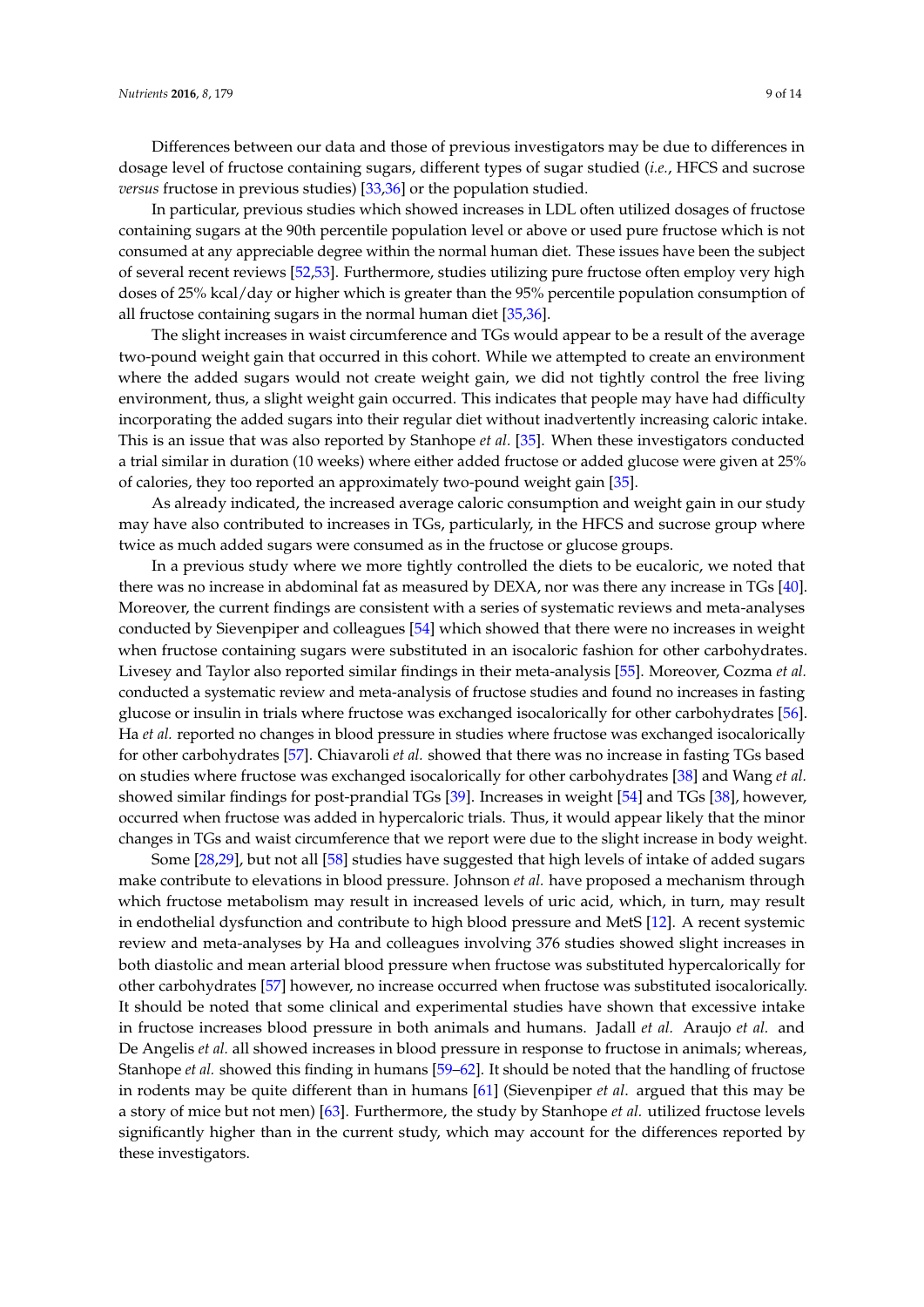In the current study, there were no differences in either systolic or diastolic blood pressure when comparing the three fructose containing conditions with the glucose condition. The slight decreases in both systolic and diastolic blood pressure may be associated with the fact that all of the sugars were delivered in 1% low-fat milk. This represents a potential confounder since the calcium, proteins or other components of milk may be associated with decreased blood pressure. Nonetheless, the current study does not support the contention that fructose containing sugars when consumed at normal population consuming levels increases blood pressure.

Several studies have suggested that high consumption of sugar sweetened beverages and foods may be associated with increased inflammation and oxidative stress [\[31](#page-11-7)[–33\]](#page-11-8). Other studies, however, have not supported these findings [\[34\]](#page-11-9). In the current study there were no increases in hs-CRP when comparing pre-to-post conditions and when comparing fructose containing sugars to glucose.

It should also be noted that a recent study of dairy consumption in men and women with the metabolic syndrome, who consumed low fat dairy products for six weeks showed small and differential improvements in the metabolic syndrome markers for men and women [\[64\]](#page-13-4). Men had lower glucose  $(95.4 + 9.1 \text{ vs. } 98.9 + 10.6 \text{ mg/dL}, p = 0.04)$  while women had lower body weight, waist circumference and body mass index  $(p < 0.01)$  when compared to control. Thus, it is possible that the lack of extensive increases in components of MetS in the current study may be attributable to the consumption of low fat dairy. It should also be noted that 64% of the participants in this trial were women, which may further limit the implications of our findings.

The strengths of the current study include its relatively large sample size and the fact that it was a blinded, randomized, prospective study exploring normal population consumed levels of fructose from three different fructose containing sugars including the two most commonly consumed fructose containing sugars (sucrose and HFCS) compared to a glucose control. Weaknesses include that subjects were followed for only ten weeks and that subjects over the age of 60, children and adolescents were excluded and very few individuals below the age of 25 were studied. Adolescents represent a high fructose consuming group in the United States while young adults (aged 19–22 years old) represent the highest fructose consuming group [\[37\]](#page-11-12).

# **5. Conclusions**

The current study showed that there were minimal and mixed impacts on MetS components and CVD risk factors of fructose containing sugars in individuals consuming the 50th percentile of population consumption levels of fructose compared to glucose. Importantly, none of these changes were clinically significant. It should be emphasized that these results encompass a ten-week intervention period. Further longer term, carefully controlled studies perhaps utilizing higher levels of fructose containing sugars within the range of normal human consumption are needed. It is particularly important that these studies dealing with public health issues such as the MetS utilize the sugars which are commonly consumed in the human diet—namely, sucrose and HFCS—a factor that was emphasized in the recently released report from the National Institutes of Health (NIH) Workshop on Clinical Research Strategies for Fructose [\[65\]](#page-13-5).

**Acknowledgments:** Rippe's research laboratory has received unrestricted grant funding to conduct research trials and he has received consulting fees from a variety of companies, organizations, publishers or trade associations that utilize, market or publish information about fructose, high fructose corn syrup or sucrose and hence, have an ongoing interest in the metabolism and health effects of these sugars. All other authors declare that they have no competing interests. This work was supported by a grant from the Corn Refiners Association. Rippe has received consulting fees from ConAgra Foods, PepsiCo International, Kraft Foods, Coca Cola, Pepper/Snapple Group, the Corn Refiners Association, Weight Watchers International and Kellogg's. All other authors declare that they have no competing interests.

**Author Contributions:** T.A. helped conceptualize the protocol and supervised the trial and statistical analysis. J.L. participated in overall, day to day supervision of the protocol and data base management and analysis. S.S. delivered nutritional portions of the protocol and participated in day to day supervision of the protocol. J.R. was responsible for conceptualizing the protocol and had overall supervision of the protocol. All authors participated in the writing of the manuscript and have approved it.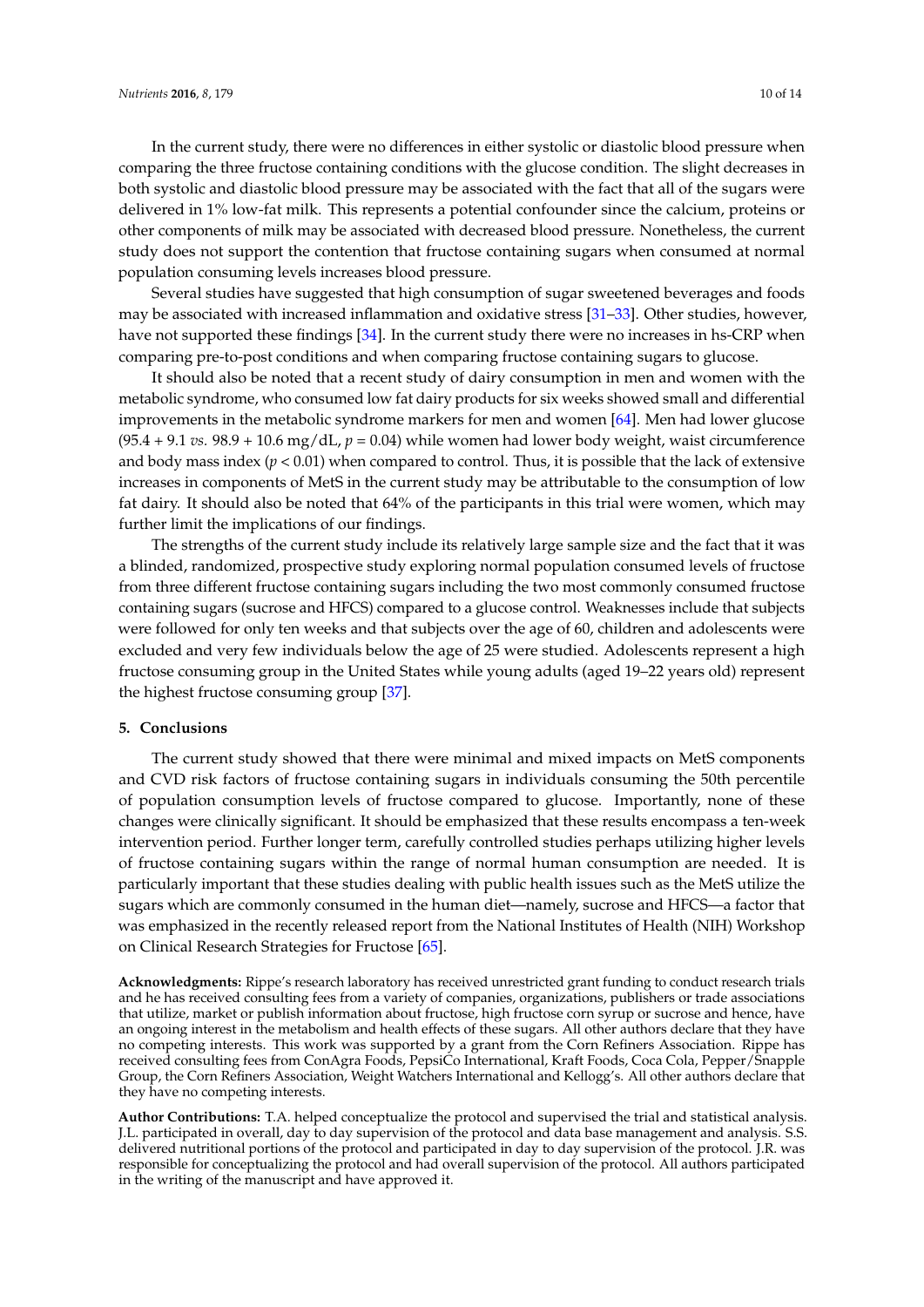**Conflicts of Interest:** The authors declare no conflict of interest.

# **References**

- <span id="page-10-0"></span>1. World Health Organization. *The Global Burden of Disease: 2004 Update*; World Health Organization: Geneva, Switzerland, 2008.
- <span id="page-10-1"></span>2. Go, A.S.; Mozaffarian, D.; Roger, V.L.; Benjamin, E.J.; Berry, J.D.; Borden, W.B.; Bravata, D.M.; Dai, S.; Ford, E.S.; Fox, C.S.; *et al*. Heart Disease and Stroke Statistics—2013 Update: A Report from the American Heart Association. *Circulation* **2013**, *127*, e6–e245. [\[CrossRef\]](http://dx.doi.org/10.1161/CIR.0b013e31828124ad) [\[PubMed\]](http://www.ncbi.nlm.nih.gov/pubmed/23239837)
- <span id="page-10-2"></span>3. Reaven, G.M. Banting Lecture. Role of insulin resistance in human disease. *Diabetes* **1988**, *37*, 1595–1607. [\[CrossRef\]](http://dx.doi.org/10.2337/diab.37.12.1595) [\[PubMed\]](http://www.ncbi.nlm.nih.gov/pubmed/3056758)
- 4. DeFronzo, R.A.; Ferrannini, E. Insulin resistance: A multifaceted syndrome responsible for NIDDM, obesity, hypertension, dyslipidemia, and atherosclerotic heart disease. *Diabetes Care* **1991**, *14*, 173–194. [\[CrossRef\]](http://dx.doi.org/10.2337/diacare.14.3.173) [\[PubMed\]](http://www.ncbi.nlm.nih.gov/pubmed/2044434)
- 5. Kaplan, N.M. The deadly quartet. Upper-body obesity, glucose intolerance, hypertriglyceridemia, and hypertension. *Arch. Intern. Med.* **1989**, *149*, 1514–1520. [\[CrossRef\]](http://dx.doi.org/10.1001/archinte.1989.00390070054005) [\[PubMed\]](http://www.ncbi.nlm.nih.gov/pubmed/2662932)
- 6. Whaley-Connell, A.; Johnson, M.; Sowers, J.R. Aldosterone: Role in the cardiometabolic syndrome and resistant hypertension. *Prog. Cardiovasc. Dis.* **2010**, *52*, 401–409. [\[CrossRef\]](http://dx.doi.org/10.1016/j.pcad.2009.12.004) [\[PubMed\]](http://www.ncbi.nlm.nih.gov/pubmed/20226958)
- 7. Groop, L.; Ortho-Melander, M. The dysmetabolic syndrome. *Intern. Med.* **2001**, *250*, 105–120. [\[CrossRef\]](http://dx.doi.org/10.1046/j.1365-2796.2001.00864.x)
- <span id="page-10-3"></span>8. National Cholesterol Education Program. Executive Summary of the Third Report of the National Cholesterol Education Program (NCEP) Expert Panel on Detection, Evaluation and Treatment of High Blood Cholesterol in Adults (Adult Treatment Panel III). *JAMA* **2001**, *285*, 2486–2497.
- <span id="page-10-4"></span>9. Lichtenstein, A.H.; Appel, L.J.; Brands, M.; Carnethon, M.; Daniels, S.; Franch, H.A.; Franklin, B.; Kris-Etherton, P.; Harris, W.S.; Howard, B.; *et al*. Diet and Lifestyle Recommendations Revision 2006: A Scientific Statement from the American Heart Association Nutrition Committee. *Circulation* **2006**, *114*, 82–96. [\[CrossRef\]](http://dx.doi.org/10.1161/CIRCULATIONAHA.106.176158) [\[PubMed\]](http://www.ncbi.nlm.nih.gov/pubmed/16785338)
- <span id="page-10-5"></span>10. Johnson, R.K.; Appel, L.J.; Brands, M.; Howard, B.V.; Lefevre, M.; Lustig, R.H.; Sacks, F.; Steffen, L.M.; Wylie-Rosett, J. Dietary Sugars Intake and Cardiovascular Health: A Scientific Statement from the American Heart Association. *Circulation* **2009**, *120*, 1011–1020. [\[CrossRef\]](http://dx.doi.org/10.1161/CIRCULATIONAHA.109.192627) [\[PubMed\]](http://www.ncbi.nlm.nih.gov/pubmed/19704096)
- <span id="page-10-7"></span>11. Bray, G.A. Fructose and risk of cardiometabolic disease. *Curr. Atheroscler. Rep.* **2012**, *14*, 570–578. [\[CrossRef\]](http://dx.doi.org/10.1007/s11883-012-0276-6) [\[PubMed\]](http://www.ncbi.nlm.nih.gov/pubmed/22949106)
- <span id="page-10-11"></span>12. Johnson, R.J.; Segal, M.S.; Sautin, Y.; Nakagawa, T.; Feig, D.I.; Kang, D.; Gersch, M.S.; Benner, S.; Sanchez-Lozada, L.G. Potential role of sugar (fructose) in the epidemic of hypertension, obesity and the metabolic syndrome, diabetes, kidney disease, and cardiovascular disease. *Am. J. Clin. Nutr.* **2007**, *86*, 899–906. [\[PubMed\]](http://www.ncbi.nlm.nih.gov/pubmed/17921363)
- <span id="page-10-6"></span>13. Bray, G.A. Fructose: Pure, White, and Deadly? Fructose, by any other name, is a health hazard. *J. Diabetes Sci. Technol.* **2010**, *4*, 1003–1007. [\[CrossRef\]](http://dx.doi.org/10.1177/193229681000400432) [\[PubMed\]](http://www.ncbi.nlm.nih.gov/pubmed/20663467)
- <span id="page-10-8"></span>14. Malik, V.S.; Hu, F.B. *Sugars, Obesity and Chronic Diseases in Adults in Dietary Sugars and Health*; Goran, M.I., Tappy, L., Lê, K.-A., Eds.; CRC Press: Boca Raton, FL, USA, 2014.
- <span id="page-10-9"></span>15. Bray, G.A.; Popkin, B.M. Calorie-sweetened beverages and fructose: What have we learned 10 years later. *Pediatr. Obes.* **2013**, *8*, 242–248. [\[CrossRef\]](http://dx.doi.org/10.1111/j.2047-6310.2013.00171.x) [\[PubMed\]](http://www.ncbi.nlm.nih.gov/pubmed/23625798)
- <span id="page-10-10"></span>16. Lê, K.A.; Tappy, L. Metabolic effects of fructose. *Curr. Opin. Clin. Nutr. Metab. Care* **2006**, *9*, 469–475. [\[CrossRef\]](http://dx.doi.org/10.1097/01.mco.0000232910.61612.4d) [\[PubMed\]](http://www.ncbi.nlm.nih.gov/pubmed/16778579)
- 17. Havel, P.J. Dietary fructose: Implications for dysregulation of energy homeostasis and lipid/carbohydrate metabolism. *Nutr. Rev.* **2005**, *63*, 133–157. [\[CrossRef\]](http://dx.doi.org/10.1111/j.1753-4887.2005.tb00132.x) [\[PubMed\]](http://www.ncbi.nlm.nih.gov/pubmed/15971409)
- 18. Gross, L.S.; Li, S.; Ford, E.S.; Liu, S. Increased consumption of refined carbohydrates and the epidemic of type 2 diabetes in the United States: An ecologic assessment. *Am. J. Clin. Nutr.* **2004**, *79*, 774–779. [\[PubMed\]](http://www.ncbi.nlm.nih.gov/pubmed/15113714)
- 19. Elliott, S.S.; Keim, N.L.; Stern, J.S.; Teff, K.; Havel, P.J. Fructose, weight gain, and the insulin resistance syndrome. *Am. J. Clin. Nutr.* **2002**, *76*, 911–922. [\[PubMed\]](http://www.ncbi.nlm.nih.gov/pubmed/12399260)
- 20. Dhingra, R.; Sullivan, L.; Jacques, P.F.; Wang, T.J.; Fox, C.S.; Meigs, J.B.; D'Agostino, R.B.; Gaziano, J.M.; Vasan, R.S. Soft drink consumption and risk of developing cardiometabolic risk factors and the metabolic syndrome in middle-aged adults in the community. *Circulation* **2007**, *116*, 480–488; correction e557. [\[CrossRef\]](http://dx.doi.org/10.1161/CIRCULATIONAHA.107.689935) [\[PubMed\]](http://www.ncbi.nlm.nih.gov/pubmed/17646581)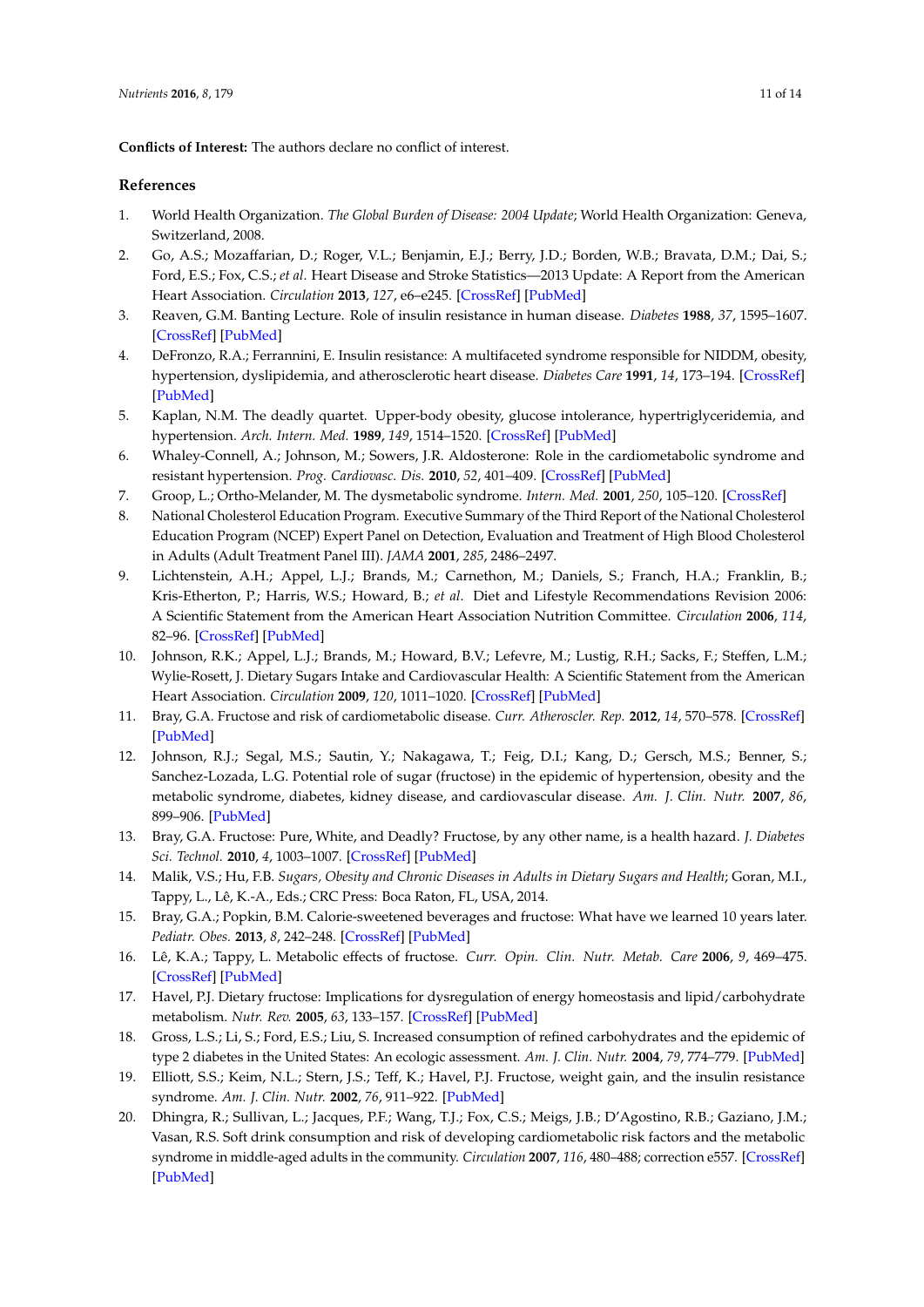- <span id="page-11-0"></span>21. Aeberli, I.; Hochuli, M.; Gerber, P.A.; Sze, L.; Murer, S.B.; Tappy, L.; Spinas, G.A.; Berneis, K. Moderate amounts of fructose consumption impair insulin sensitivity in healthy young men: A randomized controlled trial. *Diabetes Care* **2013**, *36*, 150–156. [\[CrossRef\]](http://dx.doi.org/10.2337/dc12-0540) [\[PubMed\]](http://www.ncbi.nlm.nih.gov/pubmed/22933433)
- <span id="page-11-1"></span>22. Wells, H.F.; Buzby, J.C. *Dietary Assessment of Major Trends in US Food Consumption, 1970–2005*; US Department of Agriculture, Economic Research Service: Washington, DC, USA, 2008.
- <span id="page-11-2"></span>23. Welsh, J.A.; Sharma, A.J.; Grellinger, L.; Vos, M.B. Consumption of added sugars is decreasing in the United States. *Am. J. Clin. Nutr.* **2011**, *94*, 726–734. [\[CrossRef\]](http://dx.doi.org/10.3945/ajcn.111.018366) [\[PubMed\]](http://www.ncbi.nlm.nih.gov/pubmed/21753067)
- <span id="page-11-3"></span>24. Stanhope, K.L.; Bremer, A.A.; Medici, V.; Nakajima, K.; Ito, Y.; Nakana, T.; Chen, G.; Fong, T.H.; Lee, V.; Menorca, R.I.; *et al*. Consumption of fructose and high fructose corn syrup increase postprandial triglycerides, LDL-cholesterol, and apolipoprotein-B in young men and women. *J. Clin. Endocrinol. Metab.* **2011**, *96*, E1596–E1605. [\[CrossRef\]](http://dx.doi.org/10.1210/jc.2011-1251) [\[PubMed\]](http://www.ncbi.nlm.nih.gov/pubmed/21849529)
- 25. Marckmann, P. Dietary treatment of thrombogenic disorders related to the metabolic syndrome. *Br. J. Nutr.* **2000**, *83* (Suppl. S1), S121–S126. [\[CrossRef\]](http://dx.doi.org/10.1017/S0007114500001057) [\[PubMed\]](http://www.ncbi.nlm.nih.gov/pubmed/10889802)
- 26. Maersk, M.; Belza, A.; Stodkilde-Jorgensen, H.; Ringgaard, S.; Chabanova, E.; Thomsen, H.; Pedersen, S.B.; Astrup, A.; Richelsen, B. Sucrose-sweetened beverages increase fat storage in the liver, muscle, and visceral fat depot: A 6-mo randomized intervention study. *Am. J. Clin. Nutr.* **2012**, *95*, 283–289. [\[CrossRef\]](http://dx.doi.org/10.3945/ajcn.111.022533) [\[PubMed\]](http://www.ncbi.nlm.nih.gov/pubmed/22205311)
- <span id="page-11-4"></span>27. Stanhope, K.L.; Havel, P.J. Fructose consumption: Potential mechanisms for its effects to increase visceral adiposity and induce dyslipidemia and insulin resistance. *Curr. Opin. Lipidol.* **2008**, *19*, 16–24. [\[CrossRef\]](http://dx.doi.org/10.1097/MOL.0b013e3282f2b24a) [\[PubMed\]](http://www.ncbi.nlm.nih.gov/pubmed/18196982)
- <span id="page-11-5"></span>28. Feig, D.I.; Soletsky, B.; Johnson, R.J. Effect of allopurinol on blood pressure of adolescents with newly diagnosed essential hypertension: A randomized trial. *JAMA* **2008**, *300*, 924–932. [\[CrossRef\]](http://dx.doi.org/10.1001/jama.300.8.924) [\[PubMed\]](http://www.ncbi.nlm.nih.gov/pubmed/18728266)
- <span id="page-11-14"></span>29. Nguyen, S.; Choi, H.K.; Lustig, R.H.; Hsu, C.Y. Sugar-sweetened beverages, serum uric acid, and blood pressure in adolescents. *J. Pediatr.* **2009**, *154*, 807–813. [\[CrossRef\]](http://dx.doi.org/10.1016/j.jpeds.2009.01.015) [\[PubMed\]](http://www.ncbi.nlm.nih.gov/pubmed/19375714)
- <span id="page-11-6"></span>30. Bremer, A.A.; Auinger, P.; Byrd, R.S. Relationship between insulin resistance-associated metabolic parameters and anthropometric measurements with sugar-sweetened beverage intake and physical activity levels in US adolescents: Findings from the 1999–2004 National Health and Nutrition Examination Survey. *Arch. Pediatr. Adolesc. Med.* **2009**, *163*, 328–335. [\[PubMed\]](http://www.ncbi.nlm.nih.gov/pubmed/19349561)
- <span id="page-11-7"></span>31. Liu, S.; Manson, J.E.; Buring, J.E.; Stampfer, M.J.; Willett, W.C.; Ridker, P.M. Relation between a diet with a high glycemic load and plasma concentrations of high-sensitivity C-reactive protein in middle-aged women. *Am. J. Clin. Nutr.* **2002**, *75*, 492–498. [\[PubMed\]](http://www.ncbi.nlm.nih.gov/pubmed/11864854)
- 32. Price, K.D.; Price, C.S.; Reynolds, R.D. Hyperglycemia-induced ascorbic acid deficiency promotes endothelial dysfunction and the development of atherosclerosis. *Atherosclerosis* **2001**, *158*, 1–12. [\[CrossRef\]](http://dx.doi.org/10.1016/S0021-9150(01)00569-X)
- <span id="page-11-8"></span>33. Ceriello, A.; Bortolotti, N.; Crescentini, A.; Motz, E.; Lizzio, S.; Russo, A.; Ezsol, Z.; Tonutti, L.; Taboga, C. Antioxidant defenses are reduced during the oral glucose tolerance test in normal and non-insulin-dependent diabetic subjects. *Eur. J. Clin. Investig.* **1998**, *28*, 329–333. [\[CrossRef\]](http://dx.doi.org/10.1046/j.1365-2362.1998.00295.x)
- <span id="page-11-9"></span>34. Ma, S.W.; Tomlinson, B.; Benzie, I.F. A study of the effect of oral glucose loading on plasma oxidant: Antioxidant balance in normal subjects. *Eur. J. Nutr.* **2005**, *44*, 250–254. [\[CrossRef\]](http://dx.doi.org/10.1007/s00394-004-0518-7) [\[PubMed\]](http://www.ncbi.nlm.nih.gov/pubmed/15309420)
- <span id="page-11-10"></span>35. Stanhope, K.L.; Schwarz, J.M.; Keim, N.L.; Griffen, S.C.; Bremer, A.A.; Graham, J.L.; Hatcher, B.; Cox, C.L.; Dyachenko, A.; Zhang, W.; *et al*. Consuming fructose-sweetened, not glucose-sweetened, beverages increases visceral adiposity and lipids and decreases insulin sensitivity in overweight/obese humans. *J. Clin. Investig.* **2009**, *119*, 1322–1334. [\[CrossRef\]](http://dx.doi.org/10.1172/JCI37385) [\[PubMed\]](http://www.ncbi.nlm.nih.gov/pubmed/19381015)
- <span id="page-11-11"></span>36. Teff, K.; Grudziak, J.; Townsend, R.; Dunn, T.N.; Grant, R.W.; Adams, S.H.; Keim, N.L.; Cummings, B.P.; Stanhope, K.L.; Havel, P.J. Endocrine and metabolic effects of consuming fructose- and glucose-sweetened beverages with meals in obese men and women: Influence of insulin resistance on plasma triglyceride responses. *J. Clin. Endocrinol. Metab.* **2009**, *94*, 1562–1569. [\[CrossRef\]](http://dx.doi.org/10.1210/jc.2008-2192) [\[PubMed\]](http://www.ncbi.nlm.nih.gov/pubmed/19208729)
- <span id="page-11-12"></span>37. Marriott, B.P.; Olsho, L.; Hadden, L.; Connor, P. Intake of Added Sugars and Selected Nutrients in the United States, National Health and Nutrition Examination Survey (NHANES) 2003–2006. *Crit. Rev. Food Sci. Nutr.* **2010**, *50*, 228–258. [\[CrossRef\]](http://dx.doi.org/10.1080/10408391003626223) [\[PubMed\]](http://www.ncbi.nlm.nih.gov/pubmed/20301013)
- <span id="page-11-13"></span>38. Chiavaroli, L.; Mirrahimi, A.; De Souza, R.J.; Cozma, A.I.; Ha, V.; Wang, D.D.; Yu, M.E. Does fructose consumption elicit a dose-response effect on fasting triglycerides? A systematic review and meta-regression of controlled feeding trials. *Can. J. Diabetes* **2012**, *36*, S37. [\[CrossRef\]](http://dx.doi.org/10.1016/j.jcjd.2012.07.330)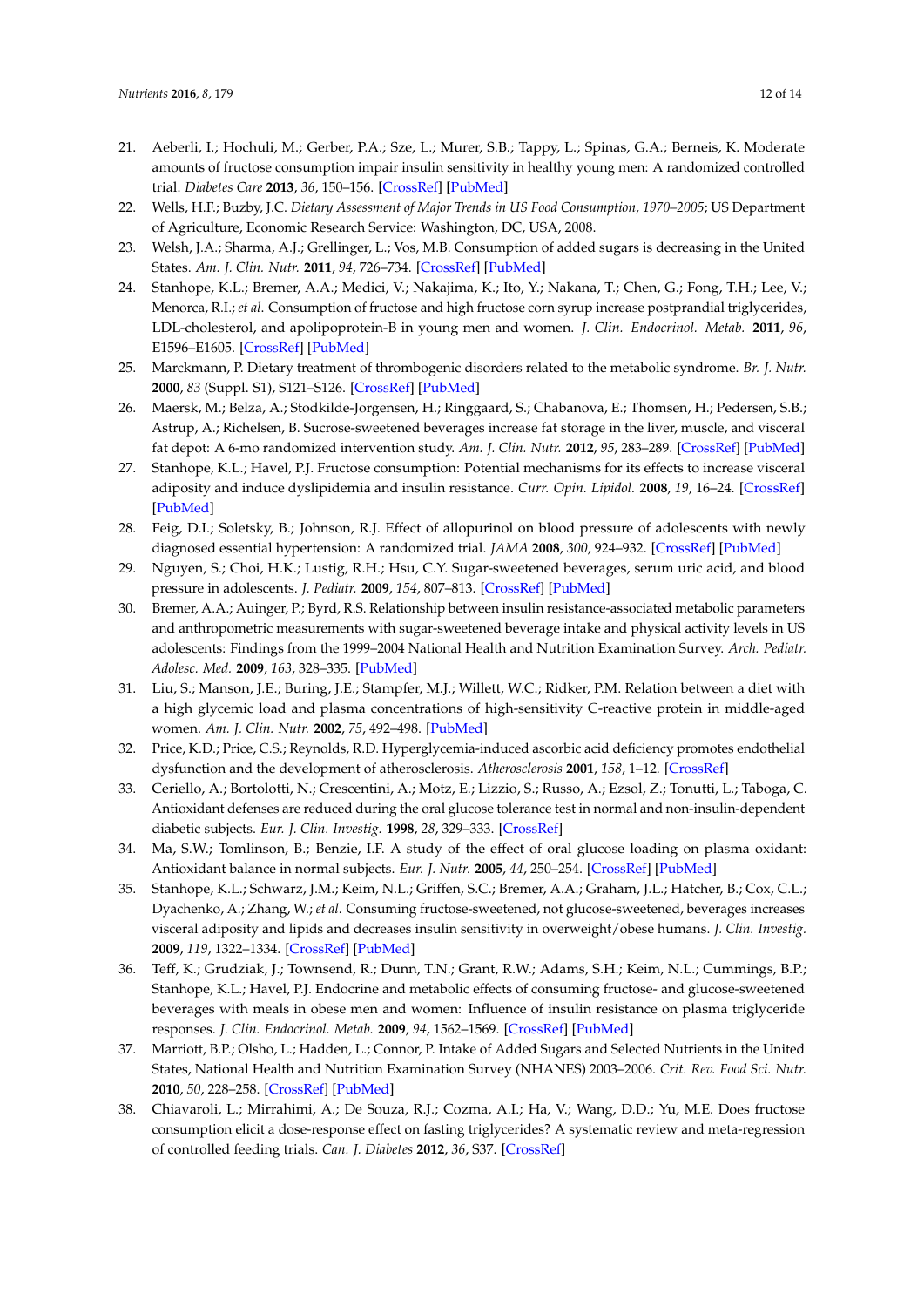- <span id="page-12-0"></span>39. Wang, D.D.; Sievenpiper, J.L.; de Souza, R.J.; Cozma, A.I.; Chiavaroli, L.; Ha, V.; Mirrahimi, A.; Carleton, A.J.; Di Buono, M.; Jenkins, A.L.; *et al*. Effect of fructose on postprandial triglycerides: A systematic review and meta-analysis of controlled feeding trials. *Atherosclerosis* **2014**, *232*, 125–133. [\[CrossRef\]](http://dx.doi.org/10.1016/j.atherosclerosis.2013.10.019) [\[PubMed\]](http://www.ncbi.nlm.nih.gov/pubmed/24401226)
- <span id="page-12-1"></span>40. Lowndes, J.; Sinnett, S.; Pardo, S.; Nguyen, V.; Melanson, K.; Yu, Z.; Lowther, B.; Rippe, J. The effect of normally consumed amounts of sucrose or high fructose corn syrup on lipid profiles, body composition and related parameters in overweight/obese subjects. *Nutrients* **2014**, *6*, 1128–1144. [\[CrossRef\]](http://dx.doi.org/10.3390/nu6031128) [\[PubMed\]](http://www.ncbi.nlm.nih.gov/pubmed/24642950)
- 41. Lowndes, J.; Sinnett, S.; Yu, Z.; Rippe, J. The effects of fructose-containing sugars on weight, body composition and cardiometabolic risk factors when consumed at up to the 90th percentile population consumption level for fructose. *Nutrients* **2014**, *6*, 3153–3168. [\[CrossRef\]](http://dx.doi.org/10.3390/nu6083153) [\[PubMed\]](http://www.ncbi.nlm.nih.gov/pubmed/25111121)
- <span id="page-12-2"></span>42. Angelopoulos, T.J.; Lowndes, J.; Sinnett, S.; Rippe, J.M. Fructose containing sugars do not raise blood pressure or uric acid at normal levels of human consumption. *J. Clin. Hypertens.* **2014**, *17*, 87–94. [\[CrossRef\]](http://dx.doi.org/10.1111/jch.12457) [\[PubMed\]](http://www.ncbi.nlm.nih.gov/pubmed/25496265)
- <span id="page-12-3"></span>43. Wienen, W.J.; Shallenberger, R.S. Influence of acid and temperature on the rate of inversion of sucrose. *Food Chem.* **1988**, *29*, 51–55. [\[CrossRef\]](http://dx.doi.org/10.1016/0308-8146(88)90075-1)
- <span id="page-12-4"></span>44. Hellerstein, M.K. Carbohydrate-induced hypertriglyceridemia: Modifying factors and implications for cardiovascular risk. *Curr. Opin. Lipidol.* **2002**, *3*, 33–40. [\[CrossRef\]](http://dx.doi.org/10.1097/00041433-200202000-00006)
- 45. Mensink, R.P.; Zock, P.L.; Kester, A.D.; Katan, M.B. Effects of dietary fatty acids and carbohydrates on the ratio of serum total to HDL cholesterol and on serum lipids and apolipoproteins: A meta-analysis of 60 controlled trials. *Am. J. Clin. Nutr.* **2003**, *77*, 1146–1155. [\[PubMed\]](http://www.ncbi.nlm.nih.gov/pubmed/12716665)
- 46. Appel, L.J.; Sacks, F.M.; Carey, V.J.; Obarzanek, E.; Swain, J.F.; Miller, E.R., III; Conlin, P.R.; Erlinger, T.P.; Rosner, B.A.; Laranjo, N.M.; *et al*. Effects of protein, monounsaturated fat, and carbohydrate intake on blood pressure and serum lipids: Results of the OmniHeart randomized trial. *JAMA* **2005**, *294*, 2455–2464. [\[CrossRef\]](http://dx.doi.org/10.1001/jama.294.19.2455) [\[PubMed\]](http://www.ncbi.nlm.nih.gov/pubmed/16287956)
- <span id="page-12-6"></span>47. Chong, M.F.; Fielding, B.A.; Frayn, K.N. Mechanisms for the acute effect of fructose of postprandial lipemia. *Am. J. Clin. Nutr.* **2007**, *85*, 11511–11520.
- <span id="page-12-8"></span>48. Fried, S.K.; Rao, S.P. Sugars, hypertriglyceridemia, and cardiovascular disease. *Am. J. Clin. Nutr.* **2003**, *78*, 873S–880S. [\[PubMed\]](http://www.ncbi.nlm.nih.gov/pubmed/14522752)
- <span id="page-12-7"></span>49. Bantle, J.P.; Raatz, S.K.; Thomas, W.; Georgopoulos, A. Effects of dietary fructose of plasma lipids in healthy subjects. *Am. J. Clin. Nutr.* **2000**, *72*, 1128–1134. [\[PubMed\]](http://www.ncbi.nlm.nih.gov/pubmed/11063439)
- <span id="page-12-5"></span>50. Parks, E.J.; Skokan, L.E.; Timlin, M.T.; Dingfelder, C.S. Dietary sugars stimulate fatty acid synthesis in adults. *J. Nutr.* **2008**, *138*, 1039–1046. [\[PubMed\]](http://www.ncbi.nlm.nih.gov/pubmed/18492831)
- <span id="page-12-9"></span>51. Sievenpiper, J.L.; de Souza, R.J.; Cozma, A.I.; Chiavaroli, L.; Ha, V.; Mirrahimi, A. Fructose *vs.* glucose and metabolism: Do the metabolic differences matter? *Curr. Opin. Lipidol.* **2014**, *25*, 8–19. [\[CrossRef\]](http://dx.doi.org/10.1097/MOL.0000000000000042) [\[PubMed\]](http://www.ncbi.nlm.nih.gov/pubmed/24370846)
- <span id="page-12-10"></span>52. Van Buul, V.J.; Tappy, L.; Brouns, F.J.P.H. Misconceptions about fructose-containing sugars and their role in the obesity epidemic. *Nutr. Res. Rev.* **2014**. [\[CrossRef\]](http://dx.doi.org/10.1017/S0954422414000067) [\[PubMed\]](http://www.ncbi.nlm.nih.gov/pubmed/24666553)
- <span id="page-12-11"></span>53. Sievenpiper, J.L.; Tappy, L.; Brouns, F. Fructose as a Driver of Diabetes: An Incomplete View of the Evidence. *Mayo Clin. Proc.* **2015**, *90*, 984–991. [\[CrossRef\]](http://dx.doi.org/10.1016/j.mayocp.2015.04.017) [\[PubMed\]](http://www.ncbi.nlm.nih.gov/pubmed/26141336)
- <span id="page-12-12"></span>54. Sievenpiper, J.L.; de Souza, R.J.; Mirrahimi, A.; Yu, M.E.; Carleton, A.J.; Beyene, J.; Chiavaroli, L.; Di Buono, M.; Jenkins, A.L.; Leiter, L.A.; *et al*. Effect of fructose on body weight in controlled feeding trials: A systematic review and meta-analysis. *Ann. Intern. Med.* **2012**, *156*, 291–304. [\[CrossRef\]](http://dx.doi.org/10.7326/0003-4819-156-4-201202210-00007) [\[PubMed\]](http://www.ncbi.nlm.nih.gov/pubmed/22351714)
- <span id="page-12-13"></span>55. Livesey, G.; Taylor, R. Fructose consumption and consequences for glycation, plasma triacylglycerol, and body weight: Meta-analyses and meta-regression models of intervention studies. *Am. J. Clin. Nutr.* **2008**, *88*, 1419–1437. [\[PubMed\]](http://www.ncbi.nlm.nih.gov/pubmed/18996880)
- <span id="page-12-14"></span>56. Cozma, A.I.; Sievenpiper, J.L.; de Souza, R.J.; Chiavaroli, L.; Ha, V.; Wang, D.D.; Mirrahimi, A.; Yu, M.E.; Carleton, A.J.; Di Buono, M.; *et al*. Effect of fructose on glycemic control in diabetes: A systematic review and meta-analysis of controlled feeding trials. *Diabetes Care* **2012**, *35*, 1611–1620. [\[CrossRef\]](http://dx.doi.org/10.2337/dc12-0073) [\[PubMed\]](http://www.ncbi.nlm.nih.gov/pubmed/22723585)
- <span id="page-12-15"></span>57. Ha, V.; Sievenpiper, J.L.; de Souza, R.J.; Chiavaroli, L.; Wang, D.D.; Cozma, A.I.; Mirrahimi, A.; Yu, M.E.; Carleton, A.J.; Dibuono, M.; *et al*. Effect of fructose on blood pressure: A systematic review and meta-analysis of controlled feeding trials. *Hypertension* **2012**, *59*, 787–795. [\[CrossRef\]](http://dx.doi.org/10.1161/HYPERTENSIONAHA.111.182311) [\[PubMed\]](http://www.ncbi.nlm.nih.gov/pubmed/22331380)
- <span id="page-12-16"></span>58. Van der Schaaf, M.R.; Koomans, H.A.; Joles, J.A. Dietary sucrose does not increase twenty-four-hour ambulatory blood pressure in patients with either essential hypertension or polycystic kidney disease. *J. Hypertens.* **1999**, *17*, 453–454. [\[CrossRef\]](http://dx.doi.org/10.1097/00004872-199917030-00020) [\[PubMed\]](http://www.ncbi.nlm.nih.gov/pubmed/10100085)